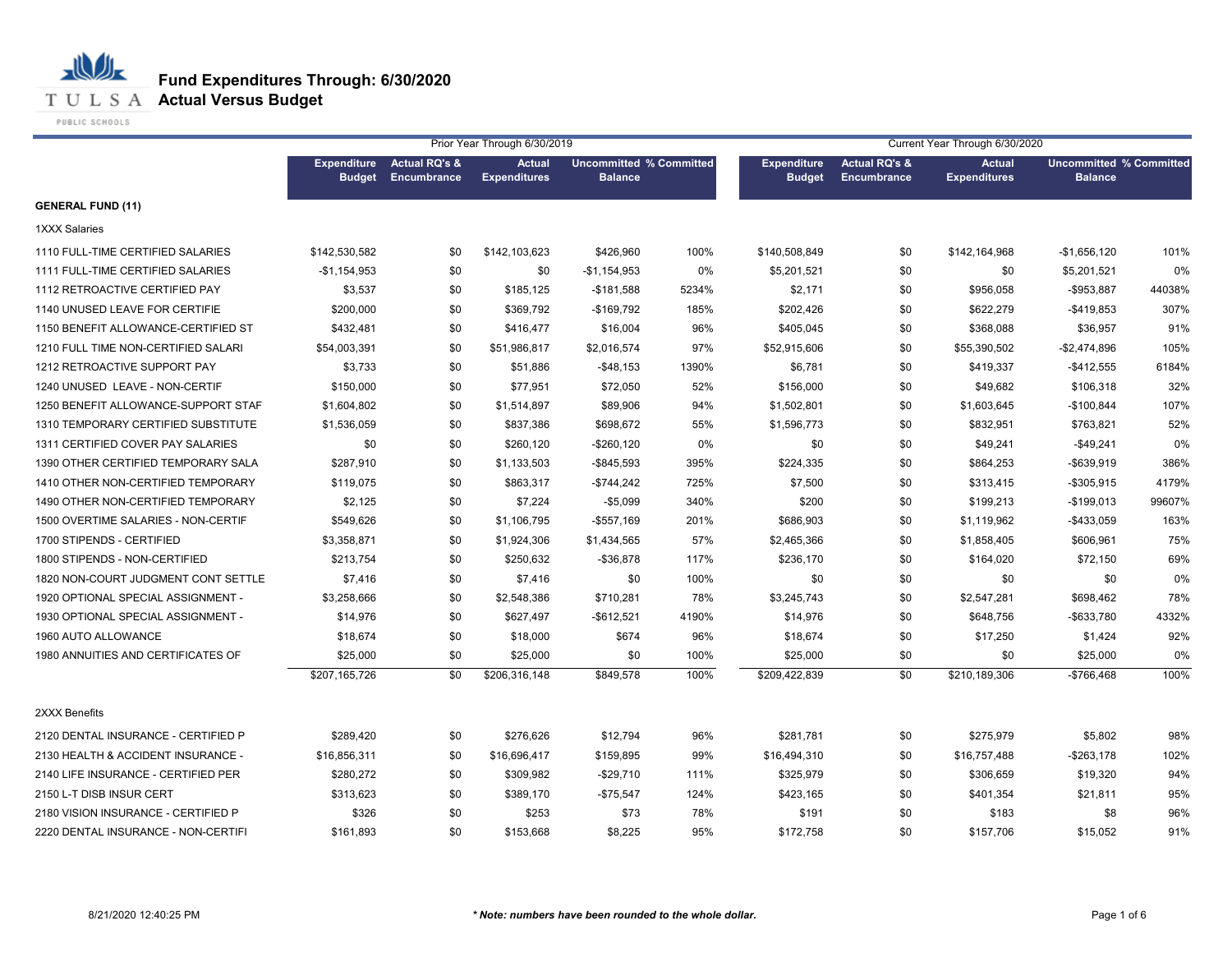**T U L S A Actual Versus Budget** 

PUBLIC SCHOOLS

|                                                  | Prior Year Through 6/30/2019<br>Current Year Through 6/30/2020<br><b>Uncommitted % Committed</b> |                                         |                                      |                |      |                                     |                                                |                                      |                                                  |      |
|--------------------------------------------------|--------------------------------------------------------------------------------------------------|-----------------------------------------|--------------------------------------|----------------|------|-------------------------------------|------------------------------------------------|--------------------------------------|--------------------------------------------------|------|
|                                                  | <b>Expenditure</b><br><b>Budget</b>                                                              | <b>Actual RQ's &amp;</b><br>Encumbrance | <b>Actual</b><br><b>Expenditures</b> | <b>Balance</b> |      | <b>Expenditure</b><br><b>Budget</b> | <b>Actual RQ's &amp;</b><br><b>Encumbrance</b> | <b>Actual</b><br><b>Expenditures</b> | <b>Uncommitted % Committed</b><br><b>Balance</b> |      |
| <b>GENERAL FUND (11)</b>                         |                                                                                                  |                                         |                                      |                |      |                                     |                                                |                                      |                                                  |      |
| 2230 HEALTH INSURANCE - NON-CERTIFI              | \$8,498,670                                                                                      | \$0                                     | \$9,142,481                          | $-$643,811$    | 108% | \$9,524,089                         | \$0                                            | \$9,517,536                          | \$6,554                                          | 100% |
| 2240 LIFE INSURANCE - NON-CERTIFIED              | \$105,575                                                                                        | \$0                                     | \$110,644                            | $-$5,069$      | 105% | \$126,925                           | \$0                                            | \$111,581                            | \$15,344                                         | 88%  |
| 2250 L-T DISB INSUR                              | \$114,644                                                                                        | \$0                                     | \$136,783                            | $-$22,140$     | 119% | \$161,534                           | \$0                                            | \$145,440                            | \$16,093                                         | 90%  |
| 2310 FICA - EMPLOYER'S CONTRIBUTION              | \$8,633,028                                                                                      | \$0                                     | \$8,821,129                          | $-$188,101$    | 102% | \$9,093,273                         | \$0                                            | \$8,894,175                          | \$199,098                                        | 98%  |
| 2320 MEDICARE - EMPLOYER'S CONTRIBU              | \$1,899,114                                                                                      | \$0                                     | \$2,076,038                          | $-$176,924$    | 109% | \$2,034,489                         | \$0                                            | \$2,095,319                          | $-$60,830$                                       | 103% |
| 2410 FICA - EMPLOYER'S CONTRIBUTION              | \$3,207,747                                                                                      | \$0                                     | \$3,353,993                          | $-$146,247$    | 105% | \$3,535,377                         | \$0                                            | \$3,605,304                          | $-$ \$69,927                                     | 102% |
| 2420 MEDICARE - EMPLOYER'S CONTRIBU              | \$720,803                                                                                        | \$0                                     | \$782,499                            | $-$ \$61,696   | 110% | \$802,146                           | \$0                                            | \$853,160                            | $-$51,015$                                       | 107% |
| 2510 DISTRICT PAID RETIREMENT                    | \$1,019,586                                                                                      | \$0                                     | \$1,068,604                          | $-$ \$49,018   | 105% | \$1,088,340                         | \$0                                            | \$1,222,839                          | $-$134,499$                                      | 112% |
| 2520 RETIREMENT - FEDERAL MATCHING               | \$772,515                                                                                        | \$0                                     | \$1,096,688                          | -\$324,173     | 143% | \$1,031,998                         | \$0                                            | \$1,051,600                          | $-$19,602$                                       | 102% |
| 2530 RETIREMENT - EMPLOYER'S CONTRI              | \$14,048,984                                                                                     | \$0                                     | \$14,641,757                         | -\$592,773     | 104% | \$14,969,028                        | \$0                                            | \$14,641,811                         | \$327,217                                        | 98%  |
| 2610 RETIREMENT - DISTRICT PAID NON              | \$180,888                                                                                        | \$0                                     | \$183,047                            | $-$2,159$      | 101% | \$196,586                           | \$0                                            | \$188,285                            | \$8,301                                          | 96%  |
| 2620 RETIREMENT - FEDERAL MATCHING               | \$128,003                                                                                        | \$0                                     | \$150,444                            | $-$ \$22,442   | 118% | \$163,857                           | \$0                                            | \$186,643                            | $-$22,786$                                       | 114% |
| 2630 RETIREMENT - EMPLOYER'S CONTRI              | \$2,163,868                                                                                      | \$0                                     | \$2,195,970                          | $-$ \$32,102   | 101% | \$2,433,557                         | \$0                                            | \$2,422,193                          | \$11,364                                         | 100% |
| 2710 UNEMPLOYMENT COMPENSATION - CE              | \$300,000                                                                                        | \$0                                     | \$123,545                            | \$176,455      | 41%  | \$301,000                           | \$130,258                                      | \$105,603                            | \$65,140                                         | 44%  |
| 2731 WORKERS' COMPENSATION - CERTIF              | \$0                                                                                              | \$0                                     | \$3,700,000                          | $-$3,700,000$  | 0%   | \$0                                 | \$0                                            | \$0                                  | \$0                                              | 0%   |
| 2810 UNEMPLOYMENT COMPENSATION - NO              | \$100,000                                                                                        | \$0                                     | \$14,071                             | \$85,929       | 14%  | \$100,000                           | \$0                                            | \$82,146                             | \$17,854                                         | 177% |
|                                                  | \$59,795,268                                                                                     | $\overline{50}$                         | \$65,423,809                         | $-$5,628,541$  | 109% | \$63,260,383                        | \$130,258                                      | \$63,023,004                         | \$107,121                                        | 100% |
| 3XXX Purchased Professional & Technical Services |                                                                                                  |                                         |                                      |                |      |                                     |                                                |                                      |                                                  |      |
| 3100 OFFICIAL/ADMINISTRATIVE SERVIC              | \$437.469                                                                                        | \$40,148                                | \$212,368                            | \$184,953      | 59%  | \$256,019                           | \$12,579                                       | \$138,714                            | \$104,726                                        | 59%  |
| 3120 MANAGEMENT SERVICES                         | \$11,200                                                                                         | \$0                                     | \$11,200                             | \$0            | 100% | \$0                                 | \$0                                            | \$0                                  | \$0                                              | 0%   |
| 3200 PROFESSIONAL-EDUCATION SERVICE              | \$8,242,109                                                                                      | \$1,285,697                             | \$6,660,184                          | \$296,227      | 96%  | \$8,794,058                         | \$565,083                                      | \$7,607,083                          | \$621,892                                        | 95%  |
| 3220 INSTRUCTIONAL SERVICES                      | \$2,475                                                                                          | \$0                                     | \$4,520                              | $-$2,045$      | 183% | \$5,000                             | \$0                                            | \$5,000                              | \$0                                              | 100% |
| 3310 ACCOUNTING SERVICES                         | \$175,000                                                                                        | \$123,750                               | \$22,000                             | \$29,250       | 83%  | \$159,000                           | \$141,200                                      | \$0                                  | \$17,800                                         | 89%  |
| 3320 ARCHITECTURAL SERVICES                      | \$2,000                                                                                          | \$500                                   | \$1,500                              | \$0            | 100% | \$0                                 | \$0                                            | \$0                                  | \$0                                              | 0%   |
| 3340 ENGINEERING SERVICES                        | \$300                                                                                            | \$0                                     | \$0                                  | \$300          | 0%   | \$0                                 | \$0                                            | \$0                                  | \$0                                              | 0%   |
| 3360 MEDICAL SERVICES                            | \$615,561                                                                                        | \$49,714                                | \$310,672                            | \$255,176      | 58%  | \$452,878                           | \$62,324                                       | \$71,405                             | \$319,149                                        | 30%  |
| 3370 OTHER PROFESSIONAL SERVICES                 | \$1,143,214                                                                                      | \$186,525                               | \$823,592                            | \$133,097      | 88%  | \$1,021,523                         | \$89,623                                       | \$774,741                            | \$157,160                                        | 85%  |
| 3420 DATA PROCESSING SERVICES                    | \$14,000                                                                                         | \$4,276                                 | \$8,261                              | \$1,464        | 90%  | \$17,000                            | \$5,004                                        | \$11,996                             | \$0                                              | 100% |
| 3430 OFFICIALS                                   | \$136,740                                                                                        | \$400                                   | \$135,785                            | \$555          | 100% | \$107,891                           | \$95                                           | \$107,722                            | \$74                                             | 100% |
| 3440 SECURITY SERVICES                           | \$40,705                                                                                         | \$0                                     | \$0                                  | \$40,705       | 0%   | \$41,911                            | \$0                                            | \$0                                  | \$41,911                                         | 0%   |
| 3460 OTHER TECHNICAL SERVICES                    | \$644,329                                                                                        | \$94,742                                | \$441,181                            | \$108,406      | 83%  | \$643,719                           | \$434                                          | \$416,334                            | \$226,950                                        | 65%  |
| 3510 CIVIL LITIGATION-PLAINTIFF                  | \$8,000                                                                                          | \$1,250                                 | \$4,518                              | \$2,232        | 72%  | \$8,000                             | \$20                                           | \$73,702                             | $-$ \$65,722                                     | 922% |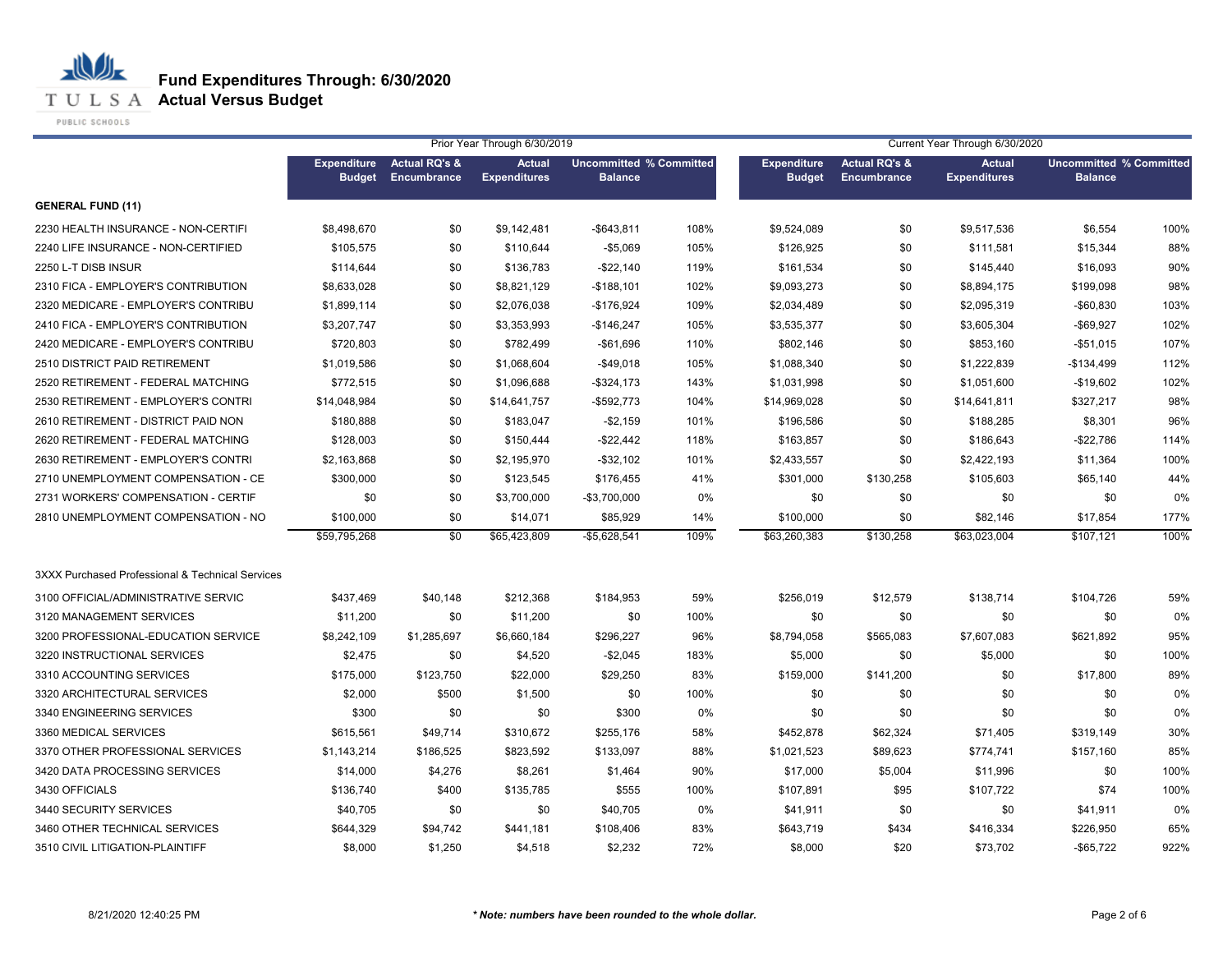**T U L S A Actual Versus Budget** 

PUBLIC SCHOOLS

心儿

|                                         | Prior Year Through 6/30/2019<br>Current Year Through 6/30/2020 |                                         |                                      |                                                  |        |                                     |                                         |                                      |                                                  |       |
|-----------------------------------------|----------------------------------------------------------------|-----------------------------------------|--------------------------------------|--------------------------------------------------|--------|-------------------------------------|-----------------------------------------|--------------------------------------|--------------------------------------------------|-------|
|                                         | <b>Expenditure</b><br><b>Budget</b>                            | <b>Actual RQ's &amp;</b><br>Encumbrance | <b>Actual</b><br><b>Expenditures</b> | <b>Uncommitted % Committed</b><br><b>Balance</b> |        | <b>Expenditure</b><br><b>Budget</b> | <b>Actual RQ's &amp;</b><br>Encumbrance | <b>Actual</b><br><b>Expenditures</b> | <b>Uncommitted % Committed</b><br><b>Balance</b> |       |
| <b>GENERAL FUND (11)</b>                |                                                                |                                         |                                      |                                                  |        |                                     |                                         |                                      |                                                  |       |
| 3520 CIVIL LITIGATION-DEFENDANT         | \$12,000                                                       | \$18,015                                | \$4,486                              | $-$10,500$                                       | 188%   | \$12,000                            | \$89                                    | \$18,639                             | $-$6,728$                                        | 156%  |
| 3530 CONTRACT SVCS: DRAFT & REVIEW      | \$64,313                                                       | \$4,128                                 | \$1,872                              | \$58,313                                         | 9%     | \$64,313                            | \$6,093                                 | \$1,090                              | \$57,131                                         | 11%   |
| 3540 LEGAL-BOARD REPRESENTATION         | \$19,000                                                       | \$23,971                                | \$32,029                             | $-$37,000$                                       | 295%   | \$19,000                            | \$2,390                                 | \$39,860                             | $-$23,250$                                       | 222%  |
| 3550 DUE PROCESS                        | \$22,050                                                       | \$6,595                                 | \$3,906                              | \$11,550                                         | 48%    | \$21,725                            | \$1,103                                 | \$3,872                              | \$16,750                                         | 23%   |
| 3560 EMPLOYMENT LAW                     | \$83,425                                                       | \$20,121                                | \$38,254                             | \$25,050                                         | 70%    | \$71,270                            | \$46                                    | \$20,355                             | \$50,870                                         | 29%   |
| 3570 OTHER LEGAL SERVICES               | \$85,987                                                       | \$29,907                                | \$69,325                             | $-$13,245$                                       | 115%   | \$85,987                            | \$5,114                                 | \$100,987                            | $-$20,114$                                       | 123%  |
| 3580 LEGAL-GENERAL LEGAL ADVICE         | \$49,000                                                       | \$0                                     | \$0                                  | \$49,000                                         | 0%     | \$49,000                            | \$0                                     | \$0                                  | \$49,000                                         | 0%    |
| 3590 PROFESSIONAL EMPLOYEE TRAINING     | \$0                                                            | \$0                                     | \$0                                  | \$0                                              | 0%     | \$5,526,585                         | \$1,307,513                             | \$5,419,588                          | $-$1,200,516$                                    | 122%  |
| 3600 PROFESSIONAL EMPLOYEE TRAINING     | \$7,234,104                                                    | \$420,045                               | \$6,844,289                          | $-$30,229$                                       | 100%   | \$386,389                           | \$0                                     | \$0                                  | \$386,389                                        | 34%   |
|                                         | \$19,042,982                                                   | \$2,309,782                             | \$15,629,940                         | \$1,104,564                                      | 94%    | \$17,743,268                        | \$2,198,709                             | \$14,811,087                         | \$733,473                                        | 98%   |
| <b>4XXX Purchased Property Services</b> |                                                                |                                         |                                      |                                                  |        |                                     |                                         |                                      |                                                  |       |
| 4111 WATER/SEWER SERVICES (NON-EMER     | \$1,474,709                                                    | \$26                                    | \$1,643,873                          | $-$169,190$                                      | 111%   | \$1,826,769                         | \$0                                     | \$1,919,715                          | $-$92,946$                                       | 105%  |
| 4200 SODEXO MANAGEMENT FEE              | \$0                                                            | \$0                                     | \$0                                  | \$0                                              | 0%     | \$1,000,000                         | \$0                                     | \$950,642                            | \$49,358                                         | 95%   |
| 4250 LAUNDRY SERVICES                   | \$12,337                                                       | \$210                                   | \$11,877                             | \$250                                            | 98%    | \$10,250                            | \$2                                     | \$9,998                              | \$250                                            | 98%   |
| 4260 LAWN-CARE SERVICES                 | \$21,700                                                       | \$0                                     | \$1,500                              | \$20,200                                         | 7%     | \$26,005                            | \$0                                     | \$0                                  | \$26,005                                         | 0%    |
| 4300 REPAIRS AND MAINTENANCE SERVIC     | \$64,214                                                       | \$1,213                                 | \$62,119                             | \$882                                            | 99%    | \$7,136                             | \$0                                     | \$0                                  | \$7,136                                          | 0%    |
| 4320 COMPUTER SERVICE                   | \$962,495                                                      | \$37,554                                | \$913,214                            | \$11,727                                         | 99%    | \$1,030,935                         | \$10,001                                | \$980,906                            | \$40,029                                         | 96%   |
| 4360 REP/MAINT OFFICE MACHINE SVCS      | \$7,000                                                        | \$0                                     | \$3,570                              | \$3,430                                          | 51%    | \$8,822                             | \$0                                     | \$3,680                              | \$5,142                                          | 42%   |
| 4380 OTHER BUILDING SERVICES            | \$720                                                          | \$0                                     | \$1,135                              | $-$415$                                          | 158%   | \$36,459                            | \$3,009                                 | \$32,860                             | \$590                                            | 98%   |
| 4390 OTHER EQUIPMENT AND VEHICLE SE     | \$165,184                                                      | \$88,012                                | \$72,950                             | \$4,221                                          | 97%    | \$87,731                            | \$12,599                                | \$264,577                            | $-$189,445$                                      | 95%   |
| 4392 OTHER EQUIPMENT AND VEHICLE SE     | \$0                                                            | \$0                                     | \$0                                  | \$0                                              | 0%     | \$195                               | \$0                                     | \$195                                | \$0                                              | 100%  |
| 4400 RENTAL OR LEASE SERVICES           | \$235,858                                                      | \$194,977                               | \$15,803                             | \$25,078                                         | 89%    | \$180,898                           | \$0                                     | \$0                                  | \$180,898                                        | 0%    |
| 4420 EQUIPMENT AND VEHICLE SERVICES     | \$13,999                                                       | \$0                                     | \$0                                  | \$13,999                                         | 0%     | \$0                                 | \$0                                     | \$0                                  | \$0                                              | 0%    |
| 4421 TPS TRANSPORTATION                 | \$535,764                                                      | \$0                                     | \$61,173                             | \$474,591                                        | $-54%$ | $-$13,970$                          | \$0                                     | \$77,780                             | $-$91,749$                                       | 1283% |
| 4430 LAND AND BUILDING SERVICES         | \$0                                                            | \$0                                     | \$0                                  | \$0                                              | 0%     | \$10,000                            | \$0                                     | \$1,310                              | \$8,690                                          | 13%   |
| 4440 SOFTWARE SERVICES                  | \$190                                                          | \$0                                     | \$0                                  | \$190                                            | 0%     | \$0                                 | \$0                                     | \$0                                  | \$0                                              | 0%    |
| 4490 OTHER RENTAL OR LEASE SERVICES     | \$1,000                                                        | \$0                                     | \$273                                | \$727                                            | 27%    | \$1,280                             | \$500                                   | \$116,275                            | $-$115,495$                                      | 9123% |
| 4500 CONSTRUCTION SERVICES              | \$69,338                                                       | \$34,688                                | \$42,243                             | $-$7,593$                                        | 111%   | \$12,800                            | \$0                                     | \$2,612                              | \$10,188                                         | 20%   |
|                                         | \$3,564,507                                                    | \$356,680                               | \$2,829,730                          | \$378,097                                        | 79%    | \$4,225,310                         | \$26,110                                | \$4,360,549                          | $-$161,349$                                      | 93%   |

5XXX Other Purchased Services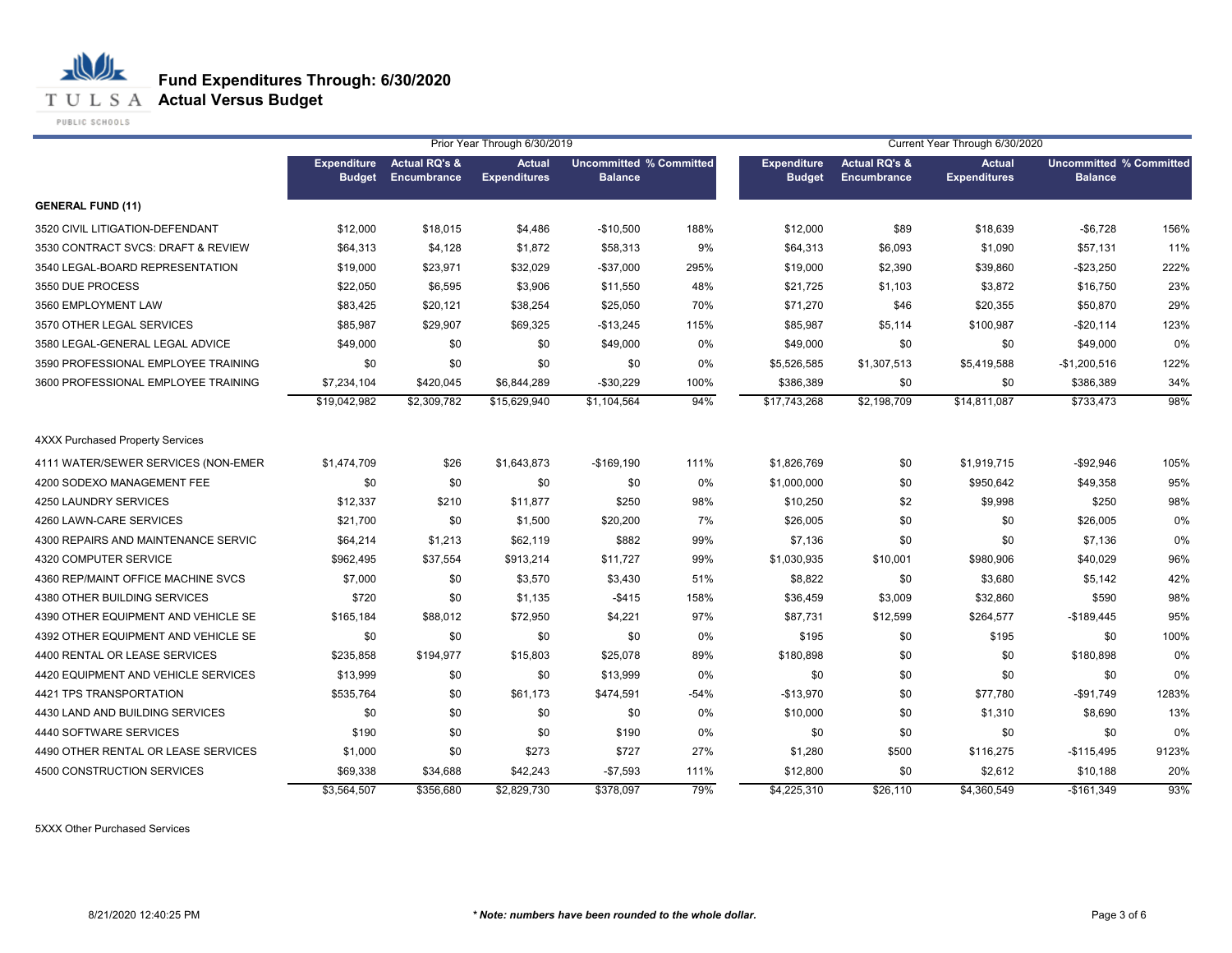**T U L S A Actual Versus Budget** 

PUBLIC SCHOOLS

|                                     |                                     |                                         | Prior Year Through 6/30/2019         |                                                  |      |                                     |                                                | Current Year Through 6/30/2020       |                                                  |      |
|-------------------------------------|-------------------------------------|-----------------------------------------|--------------------------------------|--------------------------------------------------|------|-------------------------------------|------------------------------------------------|--------------------------------------|--------------------------------------------------|------|
|                                     | <b>Expenditure</b><br><b>Budget</b> | <b>Actual RQ's &amp;</b><br>Encumbrance | <b>Actual</b><br><b>Expenditures</b> | <b>Uncommitted % Committed</b><br><b>Balance</b> |      | <b>Expenditure</b><br><b>Budget</b> | <b>Actual RQ's &amp;</b><br><b>Encumbrance</b> | <b>Actual</b><br><b>Expenditures</b> | <b>Uncommitted % Committed</b><br><b>Balance</b> |      |
| <b>GENERAL FUND (11)</b>            |                                     |                                         |                                      |                                                  |      |                                     |                                                |                                      |                                                  |      |
| 5130 STUDENT TRANSPORTATION SERVICE | \$44,761                            | \$1,006                                 | \$18,335                             | \$25,420                                         | 43%  | \$36,576                            | \$5,280                                        | \$5,960                              | \$25,336                                         | 31%  |
| 5150 STUDENT OUT OF DIST TRVL - LOG | \$12,433                            | \$5,894                                 | \$2,241                              | \$4,297                                          | 65%  | \$3,311                             | \$0                                            | \$9,751                              | $-$6,440$                                        | 295% |
| 5160 STUDENT OUT OF DIST TRVL -MEAL | \$3,900                             | \$0                                     | \$2,726                              | \$1,174                                          | 70%  | \$3,400                             | \$0                                            | \$90                                 | \$3,310                                          | 3%   |
| 5220 LIABILITY INSURANCE            | \$214,859                           | \$2,000                                 | \$212,849                            | \$10                                             | 100% | \$218,161                           | \$0                                            | \$147,729                            | \$70,432                                         | 68%  |
| 5240 VEHICLE INSURANCE-STUDENT TRAN | \$727                               | \$0                                     | \$0                                  | \$727                                            | 0%   | \$0                                 | \$0                                            | \$70,432                             | $-$70,432$                                       | 0%   |
| 5250 SURETY BONDS                   | \$18,154                            | \$0                                     | \$18,129                             | \$25                                             | 100% | \$19,215                            | \$0                                            | \$19,215                             | \$0                                              | 100% |
| 5290 OTHER INSURANCE SERVICES       | \$375,448                           | \$15,468                                | \$370,155                            | $-$10,175$                                       | 103% | \$789,308                           | \$0                                            | \$399,483                            | \$389,825                                        | 51%  |
| 5300 COMMUNICATION SERVICES         | \$95,138                            | \$304                                   | \$52,379                             | \$42,455                                         | 55%  | \$54,083                            | \$2,178                                        | \$25,097                             | \$26,808                                         | 50%  |
| 5310 POSTAGE SERVICES               | \$100,962                           | \$6,434                                 | \$87,438                             | \$7,089                                          | 93%  | \$145,182                           | \$3,829                                        | \$135,596                            | \$5,757                                          | 96%  |
| 5315 COURIER SERVICES               | \$4,000                             | \$855                                   | \$3,146                              | \$0                                              | 100% | \$4,000                             | \$506                                          | \$3,494                              | \$0                                              | 100% |
| 5320 TELEPHONE OR TELEGRAPH SERVICE | \$205,100                           | \$62,572                                | \$142,528                            | \$0                                              | 100% | \$200,400                           | \$40,683                                       | \$159,717                            | \$0                                              | 100% |
| 5340 MOBILE COMM DEVICES            | \$121,076                           | \$0                                     | \$95,174                             | \$25,901                                         | 79%  | \$935,890                           | \$0                                            | \$136,902                            | \$798,988                                        | 15%  |
| 5350 IPAD SERVICE AGREEMENT         | \$52,387                            | \$215                                   | \$35,557                             | \$16,616                                         | 68%  | \$42,768                            | \$0                                            | \$27,345                             | \$15,423                                         | 64%  |
| 5400 ADVERTISING                    | \$27,164                            | \$869                                   | \$7,878                              | \$18,417                                         | 32%  | \$7,145                             | \$650                                          | \$2,558                              | \$3,937                                          | 45%  |
| 5420 PRINTED ADVERTISING            | \$20,018                            | \$3,227                                 | \$16,792                             | \$0                                              | 100% | \$20,018                            | \$1,111                                        | \$9,966                              | \$8,940                                          | 55%  |
| 5500 PRINTING AND BINDING           | \$39,383                            | \$15,460                                | \$19,857                             | \$4,066                                          | 90%  | \$36,843                            | \$5,531                                        | \$24,625                             | \$6,688                                          | 82%  |
| 5591 PRINTING IN HOUSE              | \$98,809                            | \$0                                     | \$29,786                             | \$69,023                                         | 30%  | \$92,985                            | \$0                                            | \$19,412                             | \$73,573                                         | 21%  |
| 5592 PRINTING CLICK CHARGES         | \$700,355                           | \$50,287                                | \$632,874                            | \$17,193                                         | 98%  | \$715,397                           | \$1,501                                        | \$687,716                            | \$26,180                                         | 96%  |
| 5610 TUTITIONS TO OTHER DISTRICTS W | \$10,000                            | \$0                                     | \$0                                  | \$10,000                                         | 0%   | \$10,000                            | \$0                                            | \$0                                  | \$10,000                                         | 0%   |
| 5810 TRAVEL IN-DISTRICT / MILEAGE   | \$344,241                           | \$0                                     | \$128,371                            | \$215,869                                        | 37%  | \$366,081                           | \$220                                          | \$95,337                             | \$270,523                                        | 26%  |
| 5820 TRAVEL OUT OF DISTRICT         | \$1,743,676                         | \$286,276                               | \$1,017,568                          | \$439,832                                        | 75%  | \$1,253,016                         | \$24,719                                       | \$555,052                            | \$673,245                                        | 46%  |
| 5990 OTHER PURCHASED SERVICES       | \$3,056,877                         | \$85,222                                | \$2,695,938                          | \$275,718                                        | 91%  | \$3,077,969                         | \$1,230,059                                    | \$1,904,507                          | $-$56,598$                                       | 102% |
|                                     | \$7,289,466                         | \$536,086                               | \$5,589,721                          | \$1,163,659                                      | 84%  | \$8,031,747                         | \$1,316,268                                    | \$4,439,984                          | \$2,275,495                                      | 72%  |
| <b>6XXX Supplies and Materials</b>  |                                     |                                         |                                      |                                                  |      |                                     |                                                |                                      |                                                  |      |
| 6110 PAPER AND COPY SUPPLIES        | \$81,071                            | \$8,387                                 | \$14,380                             | \$58,304                                         | 28%  | \$107,377                           | \$1,748                                        | \$86,922                             | \$18,707                                         | 86%  |
| 6111 PAPER AND COPY SUPPLIES-WAREHO | \$385,081                           | \$0                                     | \$136,220                            | \$248,861                                        | 39%  | \$470,585                           | \$0                                            | \$29,347                             | \$441,238                                        | 31%  |
| 6112 PAPER AND COPY SUPPLIES-ONLINE | \$128,495                           | \$0                                     | \$32,988                             | \$95,507                                         | 27%  | \$65,805                            | \$0                                            | \$19,088                             | \$46,717                                         | 54%  |
| 6119 ONLINE ORDERING ENCUMBRANCE    | $-$ \$990                           | \$0                                     | \$0                                  | $-$ \$990                                        | 0%   | $-$200$                             | \$0                                            | \$0                                  | $-$200$                                          | 0%   |
| 6120 AUTOMOTIVE/BUS SUPPLIES        | \$810,518                           | \$55,940                                | \$700,830                            | \$53,749                                         | 100% | \$864,211                           | \$47,111                                       | \$774,606                            | \$42,493                                         | 100% |
| 6130 CONSUMABLE TECHNOLOGY SUPPLIES | \$0                                 | \$0                                     | \$0                                  | \$0                                              | 0%   | \$0                                 | \$0                                            | \$0                                  | \$0                                              | 0%   |
| 6140 TESTING SUPPLIES AND MATERIALS | \$81,496                            | \$18,031                                | \$79,220                             | $-$15,754$                                       | 119% | \$205,628                           | \$50                                           | \$103,410                            | \$102,168                                        | 50%  |
| 6150 FILMS VIDEOS AUDIO TAPES AV SU | \$13,900                            | \$0                                     | \$5,843                              | \$8,057                                          | 42%  | \$11,727                            | \$0                                            | \$0                                  | \$11,727                                         | 0%   |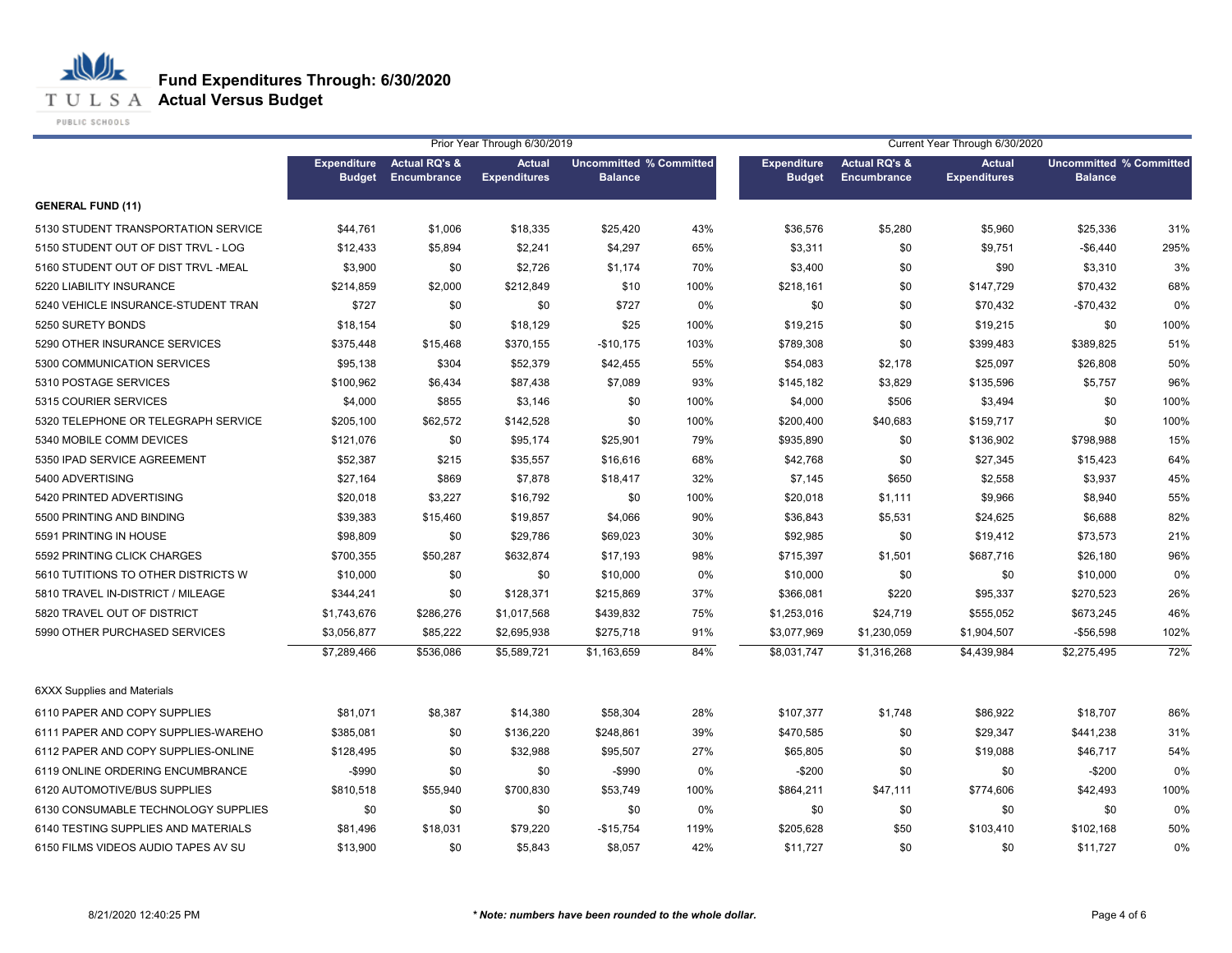**T U L S A Actual Versus Budget** 

PUBLIC SCHOOLS

|                                     |                                     |                                         | Prior Year Through 6/30/2019         |                                                  |       | Current Year Through 6/30/2020      |                                         |                                      |                                                  |      |
|-------------------------------------|-------------------------------------|-----------------------------------------|--------------------------------------|--------------------------------------------------|-------|-------------------------------------|-----------------------------------------|--------------------------------------|--------------------------------------------------|------|
|                                     | <b>Expenditure</b><br><b>Budget</b> | <b>Actual RQ's &amp;</b><br>Encumbrance | <b>Actual</b><br><b>Expenditures</b> | <b>Uncommitted % Committed</b><br><b>Balance</b> |       | <b>Expenditure</b><br><b>Budget</b> | <b>Actual RQ's &amp;</b><br>Encumbrance | <b>Actual</b><br><b>Expenditures</b> | <b>Uncommitted % Committed</b><br><b>Balance</b> |      |
| <b>GENERAL FUND (11)</b>            |                                     |                                         |                                      |                                                  |       |                                     |                                         |                                      |                                                  |      |
| 6160 FIRST AID SUPPLIES             | \$25,437                            | \$3,969                                 | \$21,162                             | \$306                                            | 99%   | \$43,167                            | \$16,003                                | \$33,167                             | $-$6,003$                                        | 114% |
| 6161 FIRST AID - WAREHOUSE          | \$0                                 | \$0                                     | \$0                                  | \$0                                              | 0%    | \$9,099                             | \$0                                     | \$8,827                              | \$272                                            | 97%  |
| 6166 INVENTORY - HEALTH SUPPLIES    | \$17,613                            | \$353                                   | \$11,178                             | \$6,081                                          | 65%   | \$12,613                            | \$0                                     | \$10,872                             | \$1,740                                          | 86%  |
| 6169 INVENTORY - ISSUED             | \$0                                 | \$0                                     | $-$1,669$                            | \$1,669                                          | 0%    | \$0                                 | \$0                                     | $-$1,100$                            | \$1,100                                          | 0%   |
| 6170 PAPER PRODUCTS                 | \$0                                 | \$0                                     | \$0                                  | \$0                                              | 0%    | \$0                                 | \$0                                     | \$71                                 | $-$71$                                           | 0%   |
| 6180 CLEAN-MAINT SUPPLIES CHEMICALS | \$728,769                           | \$0                                     | \$421,708                            | \$307,061                                        | 70%   | \$1,013,195                         | \$54,651                                | \$367,738                            | \$590,806                                        | 56%  |
| 6181 CLEAN-MAINT SUPPLIES CHEMICALS | \$282                               | \$0                                     | \$35                                 | \$246                                            | 12%   | \$282                               | \$405                                   | \$195                                | $-$ \$318                                        | 213% |
| 6190 GENERAL OFFICE SUPPLIES        | \$809,808                           | \$46,469                                | \$263,568                            | \$499,771                                        | 39%   | \$709,783                           | \$24,628                                | \$199,704                            | \$485,452                                        | 34%  |
| 6191 GENERAL OFFICE SUPPLIES-WAREHO | \$277,633                           | \$0                                     | \$126,819                            | \$150,814                                        | 50%   | \$301,338                           | \$0                                     | \$51,479                             | \$249,859                                        | 32%  |
| 6192 GENERAL OFFICE SUPPLIES-ONLINE | \$374,670                           | \$0                                     | \$155,821                            | \$218,849                                        | 45%   | \$342,392                           | \$0                                     | \$65,521                             | \$276,871                                        | 34%  |
| 6195 OTHER SUPPLIES AND MATERIALS   | \$7,802                             | \$200                                   | \$6,071                              | \$1,530                                          | 89%   | \$250                               | \$0                                     | \$1,633                              | $-$1,383$                                        | 653% |
| 6196 INVENTORY - NEW INV SYSTEM     | \$300,000                           | \$284,957                               | \$235                                | \$14,808                                         | 341%  | \$200,000                           | \$247,447                               | \$2                                  | $-$47,449$                                       | 311% |
| 6197 INVENTORY WRITE OFF            | \$0                                 | \$0                                     | \$0                                  | \$0                                              | 0%    | \$0                                 | \$0                                     | $-$1$                                | \$1                                              | 0%   |
| 6240 ELECTRICITY                    | \$5,311,048                         | \$1,133                                 | \$5,112,802                          | \$197,113                                        | 96%   | \$5,024,988                         | \$0                                     | \$4,559,184                          | \$465,804                                        | 91%  |
| 6250 GASOLINE                       | \$1,019,936                         | \$13,593                                | \$880,371                            | \$125,972                                        | 100%  | \$1,012,907                         | \$336,852                               | \$568,244                            | \$107,812                                        | 98%  |
| 6270 NATURAL GAS                    | \$963,185                           | \$66,781                                | \$898,485                            | $-$2,081$                                        | 100%  | \$958,185                           | \$11,986                                | \$567,460                            | \$378,739                                        | 60%  |
| 6410 BOOKS                          | \$872,321                           | \$59,067                                | \$1,132,014                          | -\$318,760                                       | 137%  | \$1,210,660                         | \$27,558                                | \$1,493,305                          | $-$310,202$                                      | 126% |
| 6420 PERIODICALS                    | \$21,448                            | \$13,529                                | \$5,550                              | \$2,369                                          | 89%   | \$16,619                            | \$1,338                                 | \$3,613                              | \$11,668                                         | 30%  |
| 6430 STATE ADOPTED TEXTBOOKS        | \$1,702,654                         | \$0                                     | \$0                                  | \$1,702,654                                      | 0%    | \$1,633,010                         | \$253,950                               | \$28,270                             | \$1,350,790                                      | 17%  |
| 6440 SUPPLEMENTAL TEXTBOOKS (NON-ST | \$63,602                            | \$1                                     | \$22,772                             | \$40,829                                         | 36%   | \$22,747                            | \$0                                     | \$18,002                             | \$4,744                                          | 79%  |
| 6450 WORKBOOKS                      | \$44,863                            | \$0                                     | \$19,202                             | \$25,661                                         | 43%   | \$64,593                            | \$0                                     | \$31,720                             | \$32,873                                         | 49%  |
| 6470 NEWSPAPERS                     | \$1,116                             | \$0                                     | \$260                                | \$856                                            | 23%   | \$249                               | \$0                                     | \$0                                  | \$249                                            | 0%   |
| 6480 MAGAZINES                      | \$3,188                             | \$0                                     | \$4,799                              | $-$1,612$                                        | 151%  | \$1,404                             | \$0                                     | \$3,113                              | $-$1,709$                                        | 222% |
| 6510 APPLIANCES/FURNITURE/FIXTURES  | \$2,295                             | \$0                                     | \$12,840                             | $-$10,546$                                       | 559%  | \$254,057                           | \$102,243                               | \$88,538                             | \$63,276                                         | 72%  |
| 6520 AUDIOVISUAL                    | \$1,300                             | \$0                                     | \$15,454                             | $-$14,154$                                       | 1189% | \$2,500                             | \$700                                   | \$1,615                              | \$185                                            | 93%  |
| 6530 TECHNOLOGY-RELATED EQUIPMENT   | \$1,869,940                         | \$139,986                               | \$1,587,660                          | \$142,294                                        | 92%   | \$3,319,609                         | \$420,665                               | \$2,395,543                          | \$503,401                                        | 85%  |
| 6540 FURNITURE AND FIXTURES         | \$225,995                           | \$67,579                                | \$163,605                            | $-$5,189$                                        | 102%  | \$795                               | \$0                                     | \$0                                  | \$795                                            | 978% |
| 6550 INSTRUMENTS                    | \$0                                 | \$0                                     | \$0                                  | \$0                                              | 0%    | \$3,850                             | \$0                                     | \$5,155                              | $-$1,305$                                        | 134% |
| 6560 MACHINERY                      | \$2,600                             | \$0                                     | \$2,600                              | \$0                                              | 100%  | \$0                                 | \$0                                     | \$0                                  | \$0                                              | 0%   |
| 6570 UNIFORMS                       | \$54,118                            | \$11,579                                | \$84,863                             | $-$42,324$                                       | 178%  | \$28,922                            | \$0                                     | \$23,486                             | \$5,437                                          | 81%  |
| 6590 FIREARMS AND AMMUNITION        | \$0                                 | \$0                                     | \$0                                  | \$0                                              | 0%    | \$1,207                             | \$0                                     | \$1,207                              | \$0                                              | 100% |
| 6810 COCURRICULAR SUPPLIES          | \$2,262,192                         | \$116,128                               | \$1,023,738                          | \$1,122,326                                      | 50%   | \$1,878,650                         | \$31,229                                | \$972,334                            | \$875,087                                        | 53%  |
| 6811 COCURRICULAR SUPPLIES-WAREHOUS | \$130,724                           | \$0                                     | \$62,200                             | \$68,524                                         | 48%   | \$84,212                            | \$0                                     | \$22,729                             | \$61,483                                         | 27%  |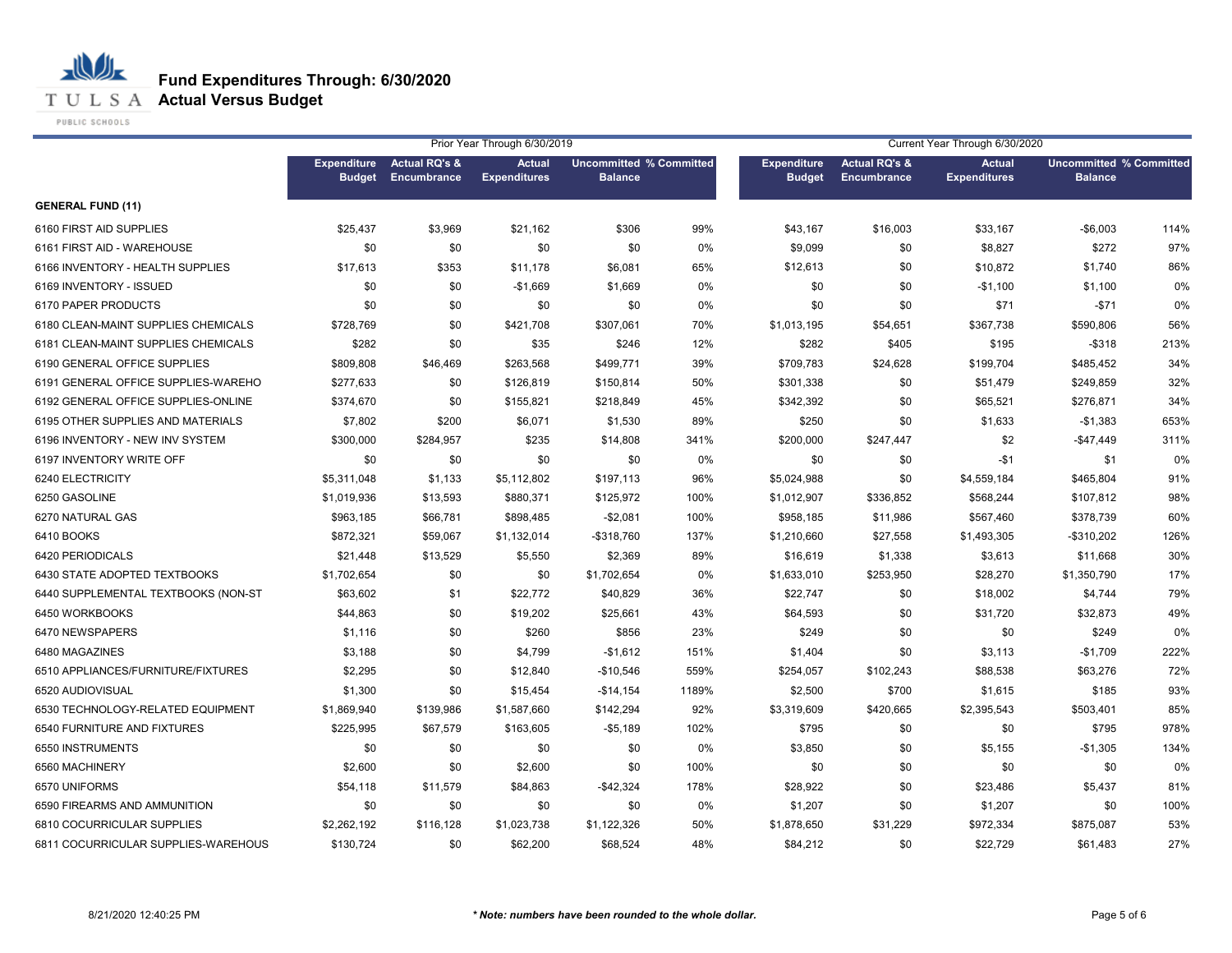## **T U L S A Actual Versus Budget**

PUBLIC SCHOOLS

|                                      |                                     |                                         | Prior Year Through 6/30/2019         |                                                  |         |                                     |                                                | Current Year Through 6/30/2020       |                                                  |           |
|--------------------------------------|-------------------------------------|-----------------------------------------|--------------------------------------|--------------------------------------------------|---------|-------------------------------------|------------------------------------------------|--------------------------------------|--------------------------------------------------|-----------|
|                                      | <b>Expenditure</b><br><b>Budget</b> | <b>Actual RQ's &amp;</b><br>Encumbrance | <b>Actual</b><br><b>Expenditures</b> | <b>Uncommitted % Committed</b><br><b>Balance</b> |         | <b>Expenditure</b><br><b>Budget</b> | <b>Actual RQ's &amp;</b><br><b>Encumbrance</b> | <b>Actual</b><br><b>Expenditures</b> | <b>Uncommitted % Committed</b><br><b>Balance</b> |           |
| <b>GENERAL FUND (11)</b>             |                                     |                                         |                                      |                                                  |         |                                     |                                                |                                      |                                                  |           |
| 6820 AWARDS DECOR REGALIA REFRESHME  | \$111,144                           | \$7,138                                 | \$88,782                             | \$15,225                                         | 86%     | \$155,501                           | \$19,775                                       | \$94,088                             | \$41,637                                         | 73%       |
| 6830 EXTRACURRICULAR SUPPLIES        | \$126,843                           | \$12,161                                | \$150,441                            | $-$ \$35,759                                     | 128%    | \$113,614                           | \$34,394                                       | \$60,759                             | \$18,461                                         | 84%       |
|                                      | \$18,832,097                        | \$926,980                               | \$13,242,850                         | \$4,662,268                                      | 76%     | \$20,145,528                        | \$1,632,736                                    | \$12,689,842                         | \$5,822,951                                      | 72%       |
| 7XXX Property/Equipment              |                                     |                                         |                                      |                                                  |         |                                     |                                                |                                      |                                                  |           |
| 7100 LAND AND IMPROVEMENTS           | \$1,450                             | \$0                                     | \$1,450                              | \$0                                              | 100%    | \$0                                 | \$0                                            | \$0                                  | \$0                                              | 0%        |
| 7310 APPLIANCES/FURNITURE/FIXTURES   | \$0                                 | \$0                                     | \$0                                  | \$0                                              | 0%      | \$0                                 | \$0                                            | \$2,500                              | $-$2,500$                                        | 0%        |
| 7320 EQUIPMENT-AUDIO VISUAL          | \$7,100                             | \$0                                     | \$0                                  | \$7,100                                          | 0%      | \$5,487                             | \$0                                            | \$1,990                              | \$3,497                                          | 36%       |
| 7330 TECHNOLOGY-RELATED HARDWARE     | \$0                                 | \$0                                     | \$2,314                              | $-$2,314$                                        | 0%      | \$17,403                            | \$0                                            | \$29,882                             | $-$12,479$                                       | 172%      |
| 7360 EQUIPMENT-MACHINERY             | \$42,192                            | \$0                                     | \$39,404                             | \$2,787                                          | 97%     | \$0                                 | \$0                                            | \$922                                | $-$ \$922                                        | 0%        |
| 7390 OTHER EQUIPMENT                 | \$3,995                             | \$0                                     | \$7,849                              | $- $3,854$                                       | 196%    | \$2,000                             | \$0                                            | \$398                                | \$1,602                                          | 20%       |
| 7600 VEHICLES                        | \$0                                 | \$0                                     | \$0                                  | \$0                                              | 0%      | \$0                                 | \$0                                            | \$11,710                             | $-$11,710$                                       | 0%        |
| 7620 BUSES                           | \$47,088                            | \$20,520                                | \$26,568                             | \$0                                              | 100%    | \$73,270                            | \$0                                            | \$61,560                             | \$11,710                                         | 84%       |
|                                      | \$101,825                           | \$20,520                                | \$77,586                             | \$3,719                                          | 98%     | \$98,160                            | \$0                                            | \$108,962                            | $-$10,802$                                       | 111%      |
| 8XXX Other Objects and Reserves      |                                     |                                         |                                      |                                                  |         |                                     |                                                |                                      |                                                  |           |
| 8100 DUES AND FEES FOR SERVICES      | \$189,202                           | \$77,493                                | \$226,164                            | $-$114,456$                                      | 160%    | \$303,829                           | \$51,083                                       | \$196,417                            | \$56,330                                         | 81%       |
| 8400 BUDGET CONTINGENCY              | $-$1,396,296$                       | \$0                                     | \$0                                  | $-$1,396,296$                                    | 0%      | $-$3,753,671$                       | \$0                                            | \$0                                  | $-$3,753,671$                                    | 0%        |
| 8600 STAFF REGISTRATION AND TUITION  | \$1,009,340                         | \$97,569                                | \$774,310                            | \$137,462                                        | 86%     | \$851,765                           | \$17,729                                       | \$314,115                            | \$519,921                                        | 39%       |
| 8622 REGISTRATION - BOARD MEMBERS A  | \$8,113                             | \$60                                    | \$3,240                              | \$4,813                                          | 41%     | \$3,289                             | \$60                                           | \$270                                | \$2,959                                          | 10%       |
| 8700 COUNTY ASSESSMENTS/REVALUATION  | \$1,505                             | \$0                                     | \$0                                  | \$1,505                                          | 0%      | \$5                                 | \$0                                            | \$717,839                            | $-$717,834$                                      | 14356780% |
| 8900 OTHER MISCELLANEOUS EXPENDITUR  | \$28,617                            | \$0                                     | \$28,617                             | \$0                                              | 100%    | \$0                                 | \$0                                            | \$0                                  | \$0                                              | 0%        |
|                                      | $-$159,519$                         | \$175,123                               | \$1,032,331                          | $-$1,366,973$                                    | $-757%$ | $-$2,594,783$                       | \$68,872                                       | \$1,228,641                          | $-$3,892,296$                                    | $-50%$    |
| 9XXX Other Uses of Funds             |                                     |                                         |                                      |                                                  |         |                                     |                                                |                                      |                                                  |           |
| 9300 REIMBURSEMENT                   | \$55,782                            | \$17,929                                | \$55,689                             | $-$17,836$                                       | 132%    | \$145,451                           | \$7,912                                        | \$155,697                            | $-$18,157$                                       | 112%      |
| 9600 PETTY CASH                      | \$5,729                             | \$0                                     | \$2,689                              | \$3,040                                          | 47%     | \$6,299                             | \$200                                          | \$1,500                              | \$4,599                                          | 27%       |
| 9700 INTRA FUND TRANSFERS            | \$14,987,625                        | \$0                                     | \$13,920,770                         | \$1,066,855                                      | 93%     | \$17,761,019                        | \$0                                            | \$17,747,858                         | \$13,160                                         | 100%      |
|                                      | \$15,049,136                        | \$17,929                                | \$13,979,148                         | \$1,052,059                                      | 93%     | \$17,912,769                        | \$8,112                                        | \$17,905,055                         | $-$ \$398                                        | 100%      |
| <b>Total Fund Expend./Encumb/RQs</b> | \$330,681,488                       | \$4,343,100                             | \$324,121,262                        | \$2,218,431                                      | 99%     | \$338,245,221                       | \$5,381,064                                    | \$328,756,430                        | \$4,107,727                                      | 99%       |
|                                      |                                     |                                         |                                      |                                                  |         |                                     |                                                |                                      |                                                  |           |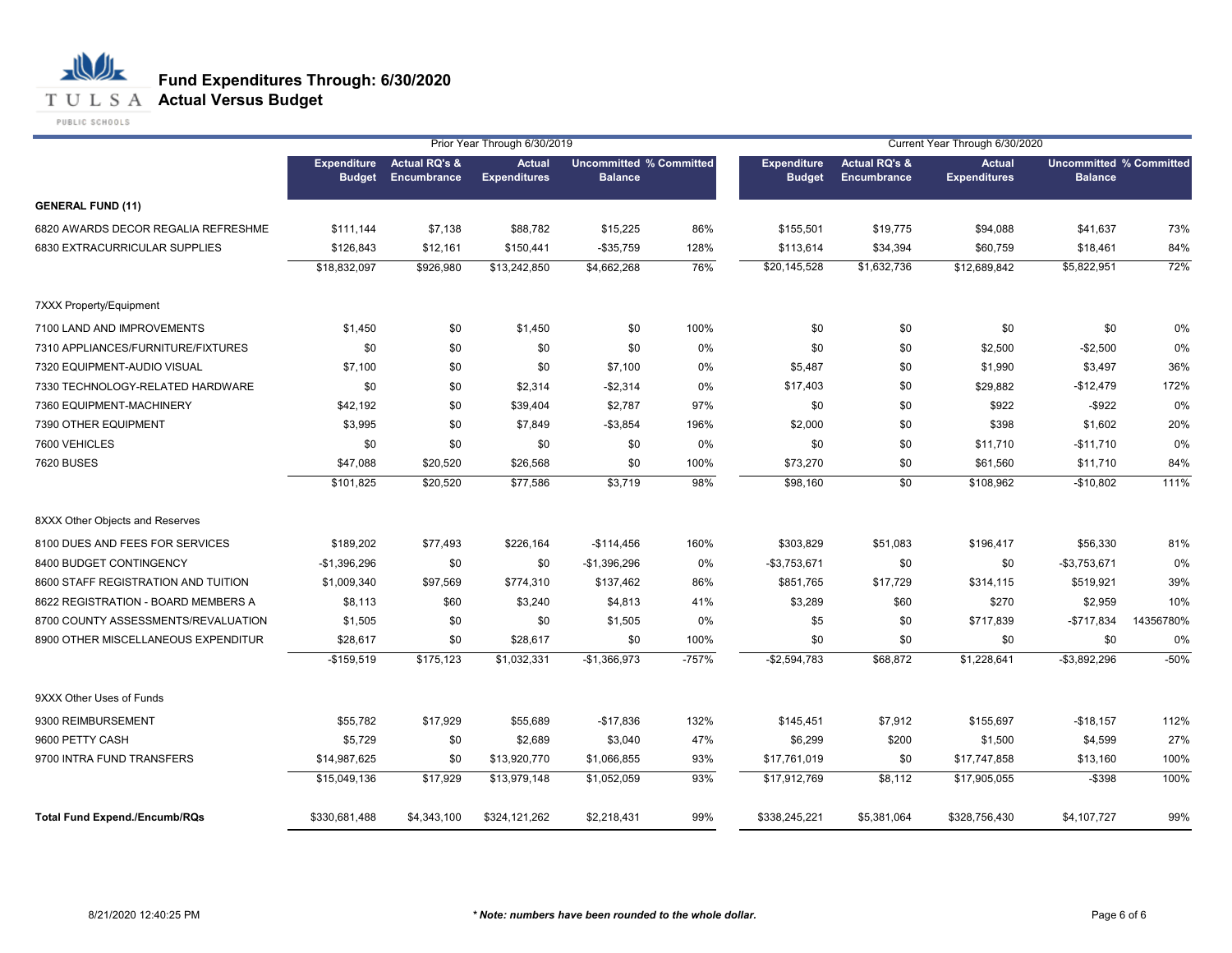**T U L S A Actual Versus Budget** 

PUBLIC SCHOOLS

| Prior Year Through 6/30/2019<br>Current Year Through 6/30/2020<br><b>Uncommitted % Committed</b> |                                     |                                         |                                      |                |      |                                     |                                                |                                      |                                                  |      |
|--------------------------------------------------------------------------------------------------|-------------------------------------|-----------------------------------------|--------------------------------------|----------------|------|-------------------------------------|------------------------------------------------|--------------------------------------|--------------------------------------------------|------|
|                                                                                                  | <b>Expenditure</b><br><b>Budget</b> | <b>Actual RQ's &amp;</b><br>Encumbrance | <b>Actual</b><br><b>Expenditures</b> | <b>Balance</b> |      | <b>Expenditure</b><br><b>Budget</b> | <b>Actual RQ's &amp;</b><br><b>Encumbrance</b> | <b>Actual</b><br><b>Expenditures</b> | <b>Uncommitted % Committed</b><br><b>Balance</b> |      |
| <b>BUILDING FUND (21)</b>                                                                        |                                     |                                         |                                      |                |      |                                     |                                                |                                      |                                                  |      |
| <b>1XXX Salaries</b>                                                                             |                                     |                                         |                                      |                |      |                                     |                                                |                                      |                                                  |      |
| 1210 FULL TIME NON-CERTIFIED SALARI                                                              | \$6,898,671                         | \$0                                     | \$6,441,070                          | \$457,601      | 93%  | \$7,167,931                         | \$0                                            | \$6,086,130                          | \$1,081,801                                      | 85%  |
| 1212 RETROACTIVE SUPPORT PAY                                                                     | \$0                                 | \$0                                     | \$3,691                              | $-$3,691$      | 0%   | \$0                                 | \$0                                            | \$123,655                            | $-$123,655$                                      | 0%   |
| 1240 UNUSED LEAVE - NON-CERTIF                                                                   | \$0                                 | \$0                                     | \$1,390                              | $-$1,390$      | 0%   | \$0                                 | \$0                                            | \$2,118                              | $-$2,118$                                        | 0%   |
| 1250 BENEFIT ALLOWANCE-SUPPORT STAF                                                              | \$91,051                            | \$0                                     | \$76,540                             | \$14,511       | 84%  | \$70,565                            | \$0                                            | \$55,010                             | \$15,555                                         | 78%  |
| 1500 OVERTIME SALARIES - NON-CERTIF                                                              | \$184,987                           | \$0                                     | \$266,318                            | $-$81,331$     | 144% | \$178,340                           | \$0                                            | \$223,411                            | $-$45,071$                                       | 125% |
| 1800 STIPENDS - NON-CERTIFIED                                                                    | \$67,188                            | \$0                                     | \$17,085                             | \$50,104       | 25%  | \$27,500                            | \$0                                            | \$16,966                             | \$10,534                                         | 62%  |
| 1930 OPTIONAL SPECIAL ASSIGNMENT -                                                               | \$0                                 | \$0                                     | \$3,675                              | $-$3,675$      | 0%   | \$0                                 | \$0                                            | \$0                                  | \$0                                              | 0%   |
|                                                                                                  | \$7,241,897                         | \$0                                     | \$6,809,768                          | \$432,129      | 94%  | \$7,444,336                         | \$0                                            | \$6,507,289                          | \$937,047                                        | 87%  |
| 2XXX Benefits                                                                                    |                                     |                                         |                                      |                |      |                                     |                                                |                                      |                                                  |      |
| 2220 DENTAL INSURANCE - NON-CERTIFI                                                              | \$16,987                            | \$0                                     | \$14,643                             | \$2,345        | 86%  | \$18,236                            | \$0                                            | \$14,665                             | \$3,571                                          | 80%  |
| 2230 HEALTH INSURANCE - NON-CERTIFI                                                              | \$1,027,969                         | \$0                                     | \$893,984                            | \$133,984      | 87%  | \$1,085,098                         | \$0                                            | \$893,999                            | \$191,099                                        | 82%  |
| 2240 LIFE INSURANCE - NON-CERTIFIED                                                              | \$14,117                            | \$0                                     | \$14,137                             | $-$20$         | 100% | \$15,902                            | \$0                                            | \$13,413                             | \$2,489                                          | 84%  |
| 2250 L-T DISB INSUR                                                                              | \$15,100                            | \$0                                     | \$17,659                             | $-$2,559$      | 117% | \$20,940                            | \$0                                            | \$17,661                             | \$3,279                                          | 84%  |
| 2410 FICA - EMPLOYER'S CONTRIBUTION                                                              | \$395,350                           | \$0                                     | \$409,112                            | $-$13,762$     | 103% | \$420,090                           | \$0                                            | \$393,084                            | \$27,006                                         | 94%  |
| 2420 MEDICARE - EMPLOYER'S CONTRIBU                                                              | \$92,461                            | \$0                                     | \$95,825                             | $-$3,364$      | 104% | \$98,250                            | \$0                                            | \$91,963                             | \$6,287                                          | 94%  |
| 2610 RETIREMENT - DISTRICT PAID NON                                                              | \$2,755                             | \$0                                     | \$2,833                              | $- $78$        | 103% | \$2,834                             | \$0                                            | \$24                                 | \$2,811                                          | 1%   |
| 2630 RETIREMENT - EMPLOYER'S CONTRI                                                              | \$304,171                           | \$0                                     | \$352,213                            | $-$48,041$     | 116% | \$357,070                           | \$0                                            | \$337,058                            | \$20,011                                         | 94%  |
| 2810 UNEMPLOYMENT COMPENSATION - NO                                                              | \$0                                 | \$0                                     | \$4,412                              | $-$4,412$      | 0%   | \$0                                 | \$0                                            | \$11,699                             | $-$11,699$                                       | 0%   |
|                                                                                                  | \$1,868,911                         | \$0                                     | \$1,804,817                          | \$64,094       | 97%  | \$2,018,420                         | \$0                                            | \$1,773,566                          | \$244,854                                        | 88%  |
| 3XXX Purchased Professional & Technical Services                                                 |                                     |                                         |                                      |                |      |                                     |                                                |                                      |                                                  |      |
| 3340 ENGINEERING SERVICES                                                                        | \$0                                 | \$0                                     | \$5,775                              | $-$5,775$      | 0%   | \$0                                 | \$0                                            | \$0                                  | \$0                                              | 0%   |
| 3360 MEDICAL SERVICES                                                                            | \$2,800                             | \$1,750                                 | \$1,050                              | \$0            | 100% | \$2,975                             | \$2,800                                        | \$0                                  | \$175                                            | 94%  |
| 3370 OTHER PROFESSIONAL SERVICES                                                                 | \$2,775                             | \$0                                     | \$2,775                              | \$0            | 100% | \$3,020                             | \$0                                            | \$3,000                              | \$20                                             | 99%  |
| 3440 SECURITY SERVICES                                                                           | \$180,623                           | \$30,501                                | \$150,121                            | \$0            | 100% | \$204,933                           | \$67,273                                       | \$132,727                            | \$4,933                                          | 98%  |
| 3442 SECURITY - ATHLETICS                                                                        | \$16,500                            | \$12,143                                | \$4,357                              | \$0            | 100% | \$26,554                            | \$3,282                                        | \$3,719                              | \$19,554                                         | 26%  |
| 3460 OTHER TECHNICAL SERVICES                                                                    | \$0                                 | \$0                                     | \$0                                  | \$0            | 0%   | \$8,000                             | \$8,000                                        | \$0                                  | \$0                                              | 100% |
| 3590 PROFESSIONAL EMPLOYEE TRAINING                                                              | \$0                                 | \$0                                     | \$0                                  | \$0            | 0%   | \$300                               | \$0                                            | \$0                                  | \$300                                            | 0%   |
| 3600 PROFESSIONAL EMPLOYEE TRAINING                                                              | \$2,872                             | \$0                                     | \$2,872                              | \$0            | 100% | \$0                                 | \$0                                            | \$0                                  | \$0                                              | 0%   |
|                                                                                                  | \$205,570                           | \$44,394                                | \$166,950                            | $-$5,775$      | 103% | \$245,782                           | \$81,354                                       | \$139.446                            | \$24.982                                         | 90%  |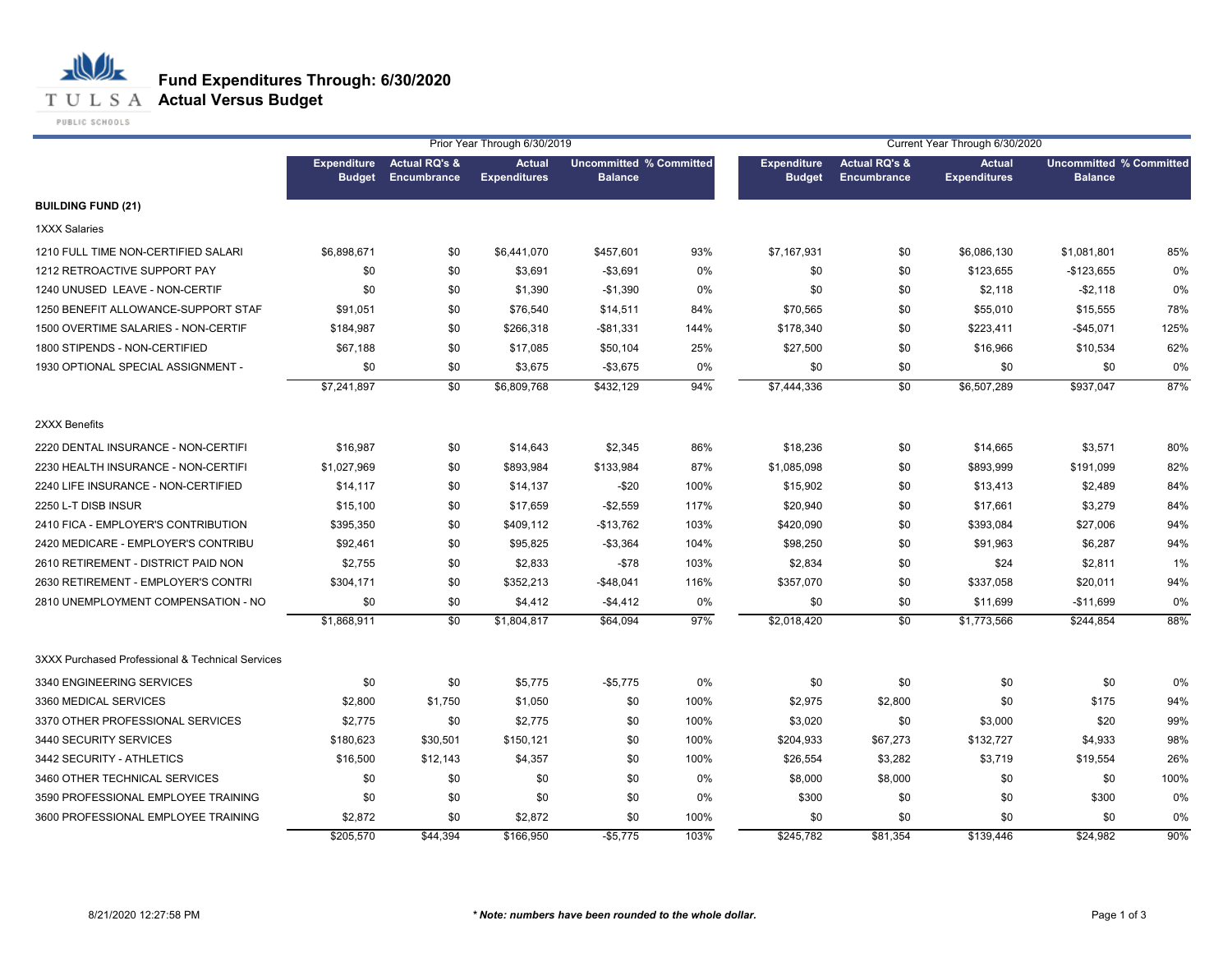

**T U L S A Actual Versus Budget** 

PUBLIC SCHOOLS

|                                         |                                     |                                         | Prior Year Through 6/30/2019         |                                                  |      |                                     |                                                | Current Year Through 6/30/2020       |                                                  |      |
|-----------------------------------------|-------------------------------------|-----------------------------------------|--------------------------------------|--------------------------------------------------|------|-------------------------------------|------------------------------------------------|--------------------------------------|--------------------------------------------------|------|
|                                         | <b>Expenditure</b><br><b>Budget</b> | <b>Actual RQ's &amp;</b><br>Encumbrance | <b>Actual</b><br><b>Expenditures</b> | <b>Uncommitted % Committed</b><br><b>Balance</b> |      | <b>Expenditure</b><br><b>Budget</b> | <b>Actual RQ's &amp;</b><br><b>Encumbrance</b> | <b>Actual</b><br><b>Expenditures</b> | <b>Uncommitted % Committed</b><br><b>Balance</b> |      |
| <b>BUILDING FUND (21)</b>               |                                     |                                         |                                      |                                                  |      |                                     |                                                |                                      |                                                  |      |
| <b>4XXX Purchased Property Services</b> |                                     |                                         |                                      |                                                  |      |                                     |                                                |                                      |                                                  |      |
| 4200 SODEXO MANAGEMENT FEE              | \$1,142,010                         | \$190,128                               | \$950,642                            | \$1,240                                          | 100% | \$1,163,810                         | \$95,064                                       | \$95,064                             | \$973,682                                        | 16%  |
| 4230 DISPOSAL SERVICES                  | \$398,729                           | \$85,981                                | \$306,665                            | \$6,083                                          | 98%  | \$388,849                           | \$9,515                                        | \$322,447                            | \$56,887                                         | 85%  |
| 4250 LAUNDRY SERVICES                   | \$1,200                             | \$976                                   | \$224                                | \$0                                              | 100% | \$2,000                             | \$1,011                                        | \$189                                | \$800                                            | 60%  |
| 4300 REPAIRS AND MAINTENANCE SERVIC     | \$1,017,890                         | \$236,538                               | \$773,827                            | \$7,525                                          | 99%  | \$25,225                            | \$0                                            | \$0                                  | \$25,225                                         | 0%   |
| 4302 REPAIRS/MAINTENANCE CONTRACT L     | \$34,216                            | \$0                                     | \$34,216                             | \$0                                              | 100% | \$39                                | \$0                                            | \$0                                  | \$39                                             | 0%   |
| 4310 NONTECHNOLOGY SERVICES             | \$0                                 | \$0                                     | \$0                                  | \$0                                              | 0%   | \$188,508                           | \$96,135                                       | \$90,319                             | \$2,054                                          | 99%  |
| 4330 COOLING SERVICES                   | \$0                                 | \$0                                     | \$0                                  | \$0                                              | 0%   | \$11,018                            | \$0                                            | \$11,018                             | \$0                                              | 100% |
| 4380 OTHER BUILDING SERVICES            | \$563,552                           | \$46,698                                | \$514,819                            | \$2,034                                          | 100% | \$399,362                           | \$87,423                                       | \$312,176                            | $-$238$                                          | 100% |
| 4390 OTHER EQUIPMENT AND VEHICLE SE     | \$0                                 | \$0                                     | \$0                                  | \$0                                              | 0%   | \$1,075,660                         | \$171,267                                      | \$871,385                            | \$33,008                                         | 97%  |
| 4392 OTHER EQUIPMENT AND VEHICLE SE     | \$0                                 | \$0                                     | \$0                                  | \$0                                              | 0%   | \$36,061                            | \$70                                           | \$35,992                             | \$0                                              | 100% |
| 4400 RENTAL OR LEASE SERVICES           | \$9,420                             | \$0                                     | \$9,420                              | \$0                                              | 100% | \$0                                 | \$0                                            | \$0                                  | \$0                                              | 0%   |
| 4490 OTHER RENTAL OR LEASE SERVICES     | \$33,097                            | \$0                                     | \$0                                  | \$33,097                                         | 0%   | \$33,097                            | \$0                                            | \$0                                  | \$33,097                                         | 0%   |
| 4500 CONSTRUCTION SERVICES              | \$432,402                           | \$113,487                               | \$1,054,392                          | $-$735,477$                                      | 270% | \$2,601,465                         | \$139,523                                      | \$2,566,069                          | $-$104,128$                                      | 104% |
| 4530 HVAC                               | \$0                                 | \$0                                     | \$0                                  | \$0                                              | 0%   | \$0                                 | \$0                                            | \$15,349                             | $-$15,349$                                       | 0%   |
|                                         | \$3,632,516                         | \$673,809                               | \$3,644,205                          | $-$ \$685,498                                    | 119% | \$5,925,094                         | \$600,009                                      | \$4,320,008                          | \$1,005,077                                      | 83%  |
| 5XXX Other Purchased Services           |                                     |                                         |                                      |                                                  |      |                                     |                                                |                                      |                                                  |      |
| 5230 PROPERTY INSURANCE                 | \$1,074,240                         | \$8,335                                 | \$1,065,905                          | \$0                                              | 100% | \$1,343,433                         | \$24,753                                       | \$1,343,433                          | $-$24,753$                                       | 102% |
| 5340 MOBILE COMM DEVICES                | \$78,866                            | \$0                                     | \$76,265                             | \$2,601                                          | 97%  | \$78,441                            | \$0                                            | \$76,743                             | \$1,698                                          | 98%  |
| 5400 ADVERTISING                        | \$225                               | \$0                                     | \$0                                  | \$225                                            | 0%   | \$225                               | \$0                                            | \$0                                  | \$225                                            | 0%   |
| 5500 PRINTING AND BINDING               | \$0                                 | \$97                                    | \$403                                | $-$500$                                          | 0%   | \$0                                 | \$0                                            | \$0                                  | \$0                                              | 0%   |
| 5592 PRINTING CLICK CHARGES             | \$5,500                             | \$0                                     | \$0                                  | \$5,500                                          | 0%   | \$5,500                             | \$0                                            | \$0                                  | \$5,500                                          | 0%   |
| 5820 TRAVEL OUT OF DISTRICT             | \$1,110                             | \$512                                   | \$598                                | \$0                                              | 100% | \$8,500                             | \$875                                          | \$0                                  | \$7,625                                          | 10%  |
| 5990 OTHER PURCHASED SERVICES           | \$19,218                            | \$8,900                                 | \$10,318                             | \$0                                              | 100% | \$3,075                             | \$0                                            | \$3,075                              | \$0                                              | 100% |
|                                         | \$1,179,159                         | \$17,845                                | \$1,153,489                          | \$7,826                                          | 99%  | \$1,439,174                         | \$25,628                                       | \$1,423,251                          | $-$9,705$                                        | 101% |
| <b>6XXX Supplies and Materials</b>      |                                     |                                         |                                      |                                                  |      |                                     |                                                |                                      |                                                  |      |
| 6111 PAPER AND COPY SUPPLIES-WAREHO     | \$831                               | \$0                                     | \$831                                | \$0                                              | 100% | \$759                               | \$0                                            | \$214                                | \$545                                            | 28%  |
| 6112 PAPER AND COPY SUPPLIES-ONLINE     | \$1,053                             | \$0                                     | \$0                                  | \$1,053                                          | 0%   | \$1,053                             | \$0                                            | \$0                                  | \$1,053                                          | 0%   |
| 6180 CLEAN-MAINT SUPPLIES CHEMICALS     | \$925,838                           | \$145,994                               | \$792,741                            | $-$12,897$                                       | 101% | \$806,834                           | \$148,754                                      | \$638,672                            | \$19,408                                         | 98%  |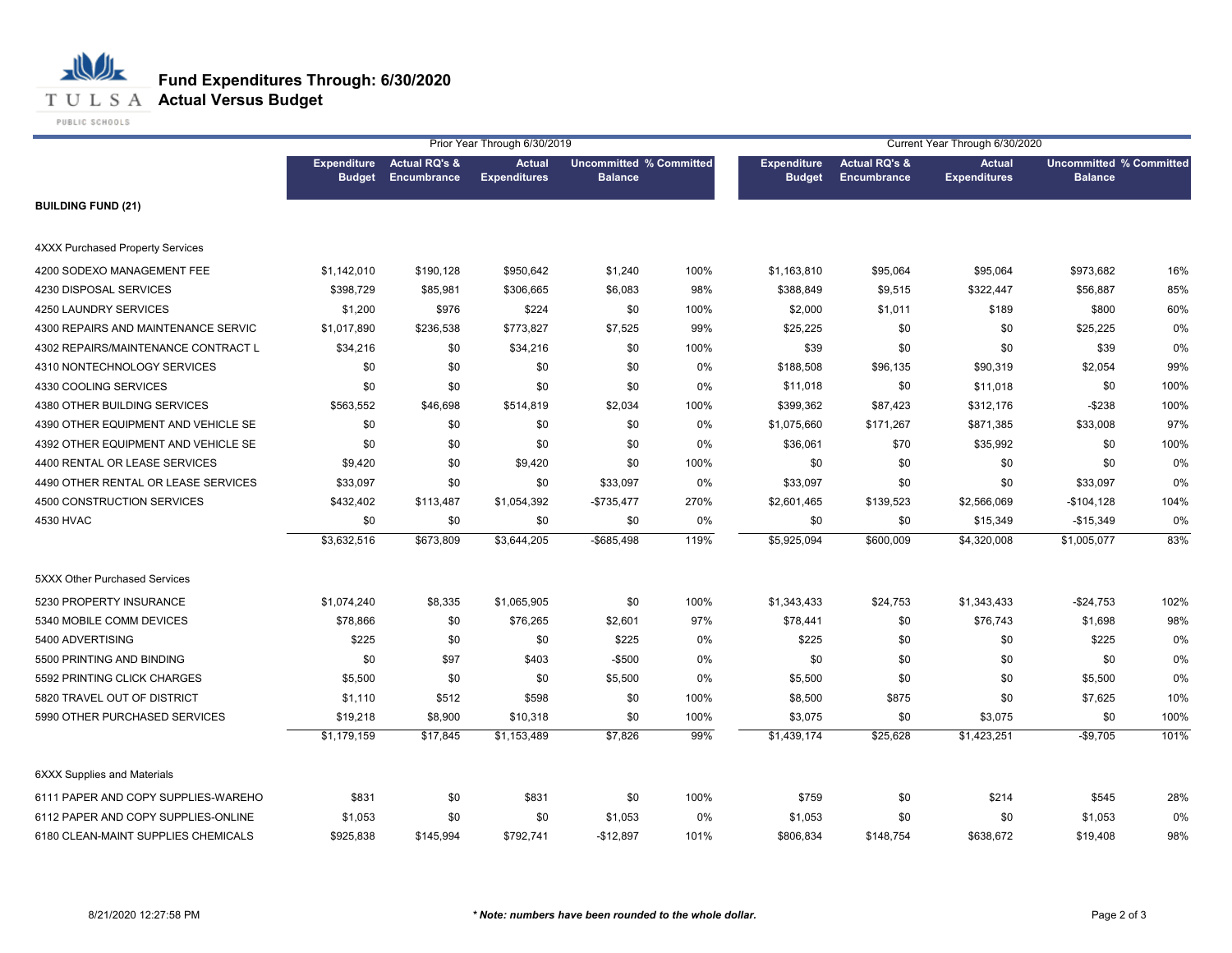**T U L S A Actual Versus Budget** 

PUBLIC SCHOOLS

|                                      |                                     |                                         | Prior Year Through 6/30/2019         |                                                  |      | Current Year Through 6/30/2020 |                                         |                               |                                                  |      |
|--------------------------------------|-------------------------------------|-----------------------------------------|--------------------------------------|--------------------------------------------------|------|--------------------------------|-----------------------------------------|-------------------------------|--------------------------------------------------|------|
|                                      | <b>Expenditure</b><br><b>Budget</b> | <b>Actual RQ's &amp;</b><br>Encumbrance | <b>Actual</b><br><b>Expenditures</b> | <b>Uncommitted % Committed</b><br><b>Balance</b> |      | Expenditure<br><b>Budget</b>   | <b>Actual RQ's &amp;</b><br>Encumbrance | Actual<br><b>Expenditures</b> | <b>Uncommitted % Committed</b><br><b>Balance</b> |      |
| <b>BUILDING FUND (21)</b>            |                                     |                                         |                                      |                                                  |      |                                |                                         |                               |                                                  |      |
| 6190 GENERAL OFFICE SUPPLIES         | \$41                                | \$0                                     | \$41                                 | \$0                                              | 100% | \$12,460                       | \$6,297                                 | \$4,091                       | \$2,072                                          | 83%  |
| 6191 GENERAL OFFICE SUPPLIES-WAREHO  | \$377                               | \$0                                     | \$377                                | \$0                                              | 100% | \$0                            | \$0                                     | \$0                           | \$0                                              | 0%   |
| 6192 GENERAL OFFICE SUPPLIES-ONLINE  | \$10,052                            | \$0                                     | \$6,768                              | \$3,285                                          | 67%  | \$10,052                       | \$0                                     | \$7,110                       | \$2,942                                          | 71%  |
| 6510 APPLIANCES/FURNITURE/FIXTURES   | \$0                                 | \$0                                     | \$0                                  | \$0                                              | 0%   | \$45,661                       | \$0                                     | \$32,215                      | \$13,446                                         | 71%  |
| 6530 TECHNOLOGY-RELATED EQUIPMENT    | \$10,445                            | \$0                                     | \$10,445                             | \$0                                              | 100% | \$15,909                       | \$3,137                                 | \$11,445                      | \$1,327                                          | 92%  |
| 6540 FURNITURE AND FIXTURES          | \$158,991                           | \$63,600                                | \$5,289                              | \$90,102                                         | 43%  | \$0                            | \$0                                     | \$0                           | \$0                                              | 0%   |
| 6570 UNIFORMS                        | \$14,000                            | \$7,154                                 | \$6,845                              | \$0                                              | 100% | \$14,064                       | \$896                                   | \$5,252                       | \$7,916                                          | 44%  |
| 6590 FIREARMS AND AMMUNITION         | \$9,001                             | \$4,845                                 | \$4,155                              | \$1                                              | 100% | \$9,001                        | \$0                                     | \$5,798                       | \$3,203                                          | 64%  |
|                                      | \$1,130,628                         | \$221,593                               | \$827,491                            | \$81,544                                         | 93%  | \$915,792                      | \$159,084                               | \$704,797                     | \$51,911                                         | 94%  |
| 7XXX Property/Equipment              |                                     |                                         |                                      |                                                  |      |                                |                                         |                               |                                                  |      |
| 7140 LANDSCAPING                     | \$0                                 | \$0                                     | \$0                                  | \$0                                              | 0%   | \$24,400                       | \$0                                     | \$68,185                      | $-$43,785$                                       | 279% |
| 7320 EQUIPMENT-AUDIO VISUAL          | \$13,127                            | \$0                                     | \$13,127                             | \$0                                              | 100% | \$0                            | \$0                                     | \$0                           | \$0                                              | 0%   |
| 7360 EQUIPMENT-MACHINERY             | \$114,208                           | \$60,113                                | \$69,665                             | $-$15,570$                                       | 114% | \$51,382                       | \$8,314                                 | \$59,606                      | $-$16,538$                                       | 132% |
|                                      | \$127,335                           | \$60,113                                | \$82,792                             | $-$15,570$                                       | 112% | \$75,782                       | \$8,314                                 | \$127,791                     | $-$60,323$                                       | 180% |
| 8XXX Other Objects and Reserves      |                                     |                                         |                                      |                                                  |      |                                |                                         |                               |                                                  |      |
| 8100 DUES AND FEES FOR SERVICES      | \$900                               | \$0                                     | \$900                                | \$0                                              | 100% | \$1,239                        | \$0                                     | \$1,000                       | \$239                                            | 81%  |
| 8400 BUDGET CONTINGENCY              | \$3,587,497                         | \$0                                     | \$0                                  | \$3,587,497                                      | 0%   | \$685,398                      | \$0                                     | \$0                           | \$685,398                                        | 0%   |
| 8600 STAFF REGISTRATION AND TUITION  | \$2,005                             | \$1,825                                 | \$180                                | \$0                                              | 100% | \$4,520                        | \$0                                     | \$2,320                       | \$2,200                                          | 51%  |
| 8700 COUNTY ASSESSMENTS/REVALUATION  | \$716,675                           | \$0                                     | \$716,675                            | \$0                                              | 100% | \$717,839                      | \$0                                     | \$0                           | \$717,839                                        | 0%   |
|                                      | \$4,307,077                         | \$1,825                                 | \$717,755                            | \$3,587,497                                      | 17%  | \$1,408,996                    | $\sqrt{6}$                              | \$3,320                       | \$1,405,676                                      | 0%   |
| <b>Total Fund Expend./Encumb/RQs</b> | \$19,693,092                        | \$1,019,579                             | \$15,207,267                         | \$3,466,246                                      | 82%  | \$19,473,377                   | \$874,390                               | \$14,999,468                  | \$3,599,519                                      | 82%  |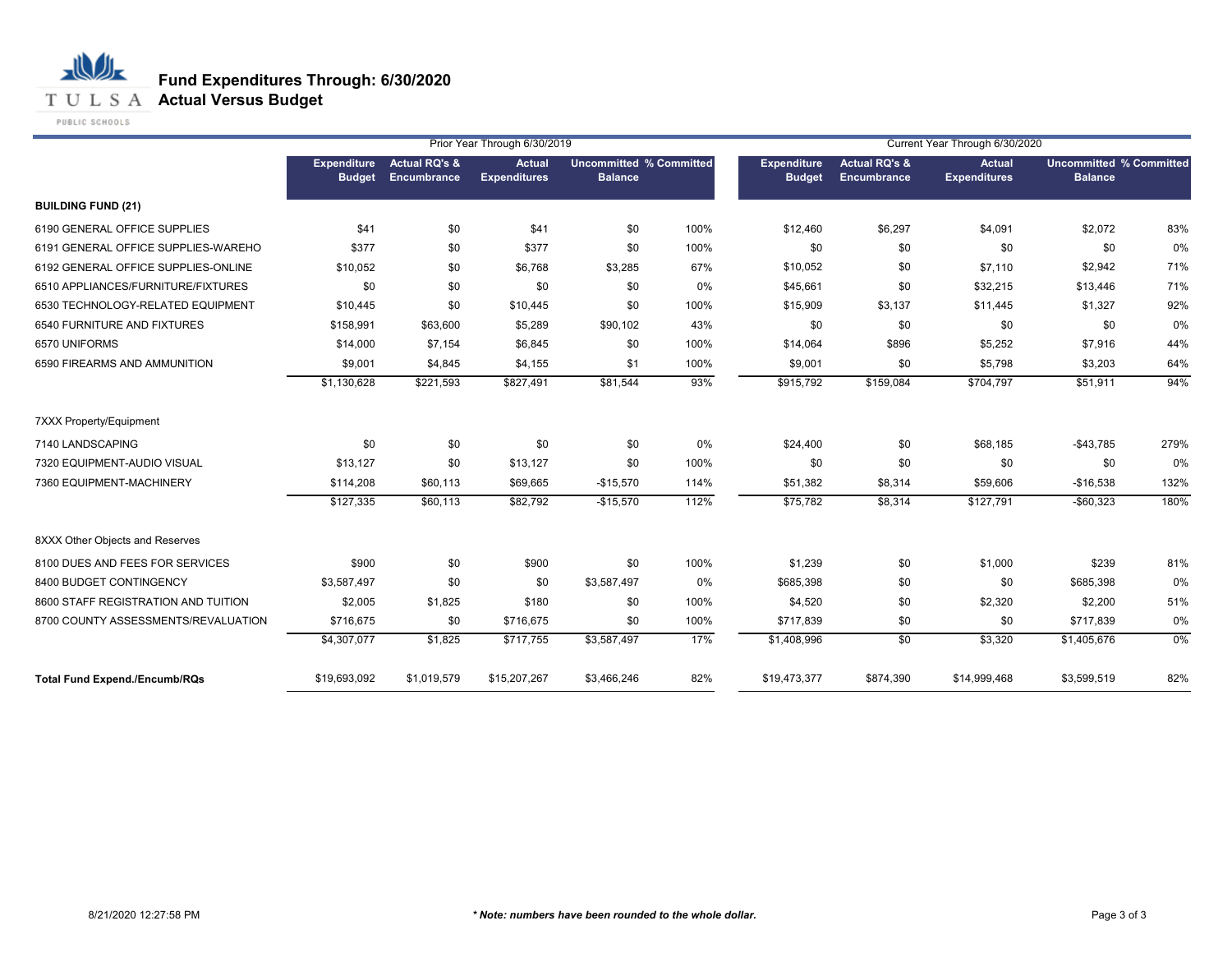

#### **Fund Expenditures Through: 6/30/2020 Actual Versus Budget**

|                                                  |                                     |                                         | Prior Year Through 6/30/2019         |                                                  |       | Current Year Through 6/30/2020      |                                         |                                      |                                                  |      |
|--------------------------------------------------|-------------------------------------|-----------------------------------------|--------------------------------------|--------------------------------------------------|-------|-------------------------------------|-----------------------------------------|--------------------------------------|--------------------------------------------------|------|
|                                                  | <b>Expenditure</b><br><b>Budget</b> | <b>Actual RQ's &amp;</b><br>Encumbrance | <b>Actual</b><br><b>Expenditures</b> | <b>Uncommitted % Committed</b><br><b>Balance</b> |       | <b>Expenditure</b><br><b>Budget</b> | <b>Actual RQ's &amp;</b><br>Encumbrance | <b>Actual</b><br><b>Expenditures</b> | <b>Uncommitted % Committed</b><br><b>Balance</b> |      |
| <b>CHILD NUTRITION (22)</b>                      |                                     |                                         |                                      |                                                  |       |                                     |                                         |                                      |                                                  |      |
| 1XXX Salaries                                    |                                     |                                         |                                      |                                                  |       |                                     |                                         |                                      |                                                  |      |
| 1200 REGULAR NONCERTIFIED SALARIES               | $-$697,005$                         | \$0                                     | \$0                                  | -\$697,005                                       | 0%    | \$0                                 | \$0                                     | \$0                                  | \$0                                              | 0%   |
| 1210 FULL TIME NON-CERTIFIED SALARI              | \$10,490,129                        | \$0                                     | \$10,584,748                         | $-$94,619$                                       | 101%  | \$10,052,468                        | \$0                                     | \$10,178,520                         | $-$126,052$                                      | 101% |
| 1212 RETROACTIVE SUPPORT PAY                     | \$0                                 | \$0                                     | \$4,575                              | $-$4,575$                                        | 0%    | \$0                                 | \$0                                     | \$78,612                             | $-$78,612$                                       | 0%   |
| 1240 UNUSED LEAVE - NON-CERTIF                   | \$0                                 | \$0                                     | \$19,674                             | $-$19,674$                                       | 0%    | \$0                                 | \$0                                     | \$5,977                              | $-$5,977$                                        | 0%   |
| 1250 BENEFIT ALLOWANCE-SUPPORT STAF              | \$514,439                           | \$0                                     | \$526,774                            | $-$12,334$                                       | 102%  | \$532,650                           | \$0                                     | \$485,417                            | \$47,233                                         | 91%  |
| 1500 OVERTIME SALARIES - NON-CERTIF              | \$0                                 | \$0                                     | \$4,660                              | $-$4,660$                                        | $0\%$ | \$0                                 | \$0                                     | \$3,064                              | $-$3,064$                                        | 0%   |
| 1800 STIPENDS - NON-CERTIFIED                    | \$0                                 | \$0                                     | \$2,834                              | $-$2,834$                                        | 0%    | \$0                                 | \$0                                     | \$1,548                              | $-$1,548$                                        | 0%   |
|                                                  | \$10,307,564                        | \$0                                     | \$11,143,265                         | -\$835,701                                       | 108%  | \$10,585,117                        | \$0                                     | \$10,753,137                         | $-$168,020$                                      | 102% |
| 2XXX Benefits                                    |                                     |                                         |                                      |                                                  |       |                                     |                                         |                                      |                                                  |      |
| 2220 DENTAL INSURANCE - NON-CERTIFI              | \$41,747                            | \$0                                     | \$31,088                             | \$10,659                                         | 74%   | \$38,909                            | \$0                                     | \$32,128                             | \$6,781                                          | 83%  |
| 2230 HEALTH INSURANCE - NON-CERTIFI              | \$2,498,157                         | \$0                                     | \$2,159,704                          | \$338,453                                        | 86%   | \$2,102,478                         | \$0                                     | \$2,209,196                          | $-$106,718$                                      | 105% |
| 2240 LIFE INSURANCE - NON-CERTIFIED              | \$22,233                            | \$0                                     | \$20,457                             | \$1,776                                          | 92%   | \$24,328                            | \$0                                     | \$18,671                             | \$5,657                                          | 77%  |
| 2250 L-T DISB INSUR                              | \$21,544                            | \$0                                     | \$24,711                             | $-$3,167$                                        | 115%  | \$30,484                            | \$0                                     | \$23,718                             | \$6,767                                          | 78%  |
| 2410 FICA - EMPLOYER'S CONTRIBUTION              | \$577,476                           | \$0                                     | \$658,971                            | $-$ \$81,495                                     | 114%  | \$648,066                           | \$0                                     | \$641,745                            | \$6,321                                          | 99%  |
| 2420 MEDICARE - EMPLOYER'S CONTRIBU              | \$142,299                           | \$0                                     | \$158,320                            | $-$16,021$                                       | 111%  | \$152,057                           | \$0                                     | \$152,483                            | $-$426$                                          | 100% |
| 2630 RETIREMENT - EMPLOYER'S CONTRI              | \$307,326                           | \$0                                     | \$331,203                            | $-$23,877$                                       | 108%  | \$316,280                           | \$0                                     | \$329,710                            | $-$13,429$                                       | 104% |
| 2810 UNEMPLOYMENT COMPENSATION - NO              | \$0                                 | \$0                                     | \$4,390                              | $-$4,390$                                        | 0%    | \$0                                 | \$0                                     | \$10,810                             | $-$10,810$                                       | 0%   |
| 2831 WORKERS' COMPENSATION - NON-CE              | \$210,000                           | \$0                                     | \$209,913                            | \$87                                             | 100%  | \$500,000                           | \$0                                     | \$0                                  | \$500,000                                        | 0%   |
|                                                  | \$3,820,783                         | \$0                                     | \$3,598,756                          | \$222,027                                        | 94%   | \$3,812,604                         | \$0                                     | \$3,418,462                          | \$394,142                                        | 90%  |
| 3XXX Purchased Professional & Technical Services |                                     |                                         |                                      |                                                  |       |                                     |                                         |                                      |                                                  |      |
| 3460 OTHER TECHNICAL SERVICES                    | \$8,640                             | \$0                                     | \$8,640                              | \$0                                              | 100%  | \$7,390                             | \$0                                     | \$6,760                              | \$630                                            | 91%  |
| 3590 PROFESSIONAL EMPLOYEE TRAINING              | \$0                                 | \$0                                     | \$0                                  | \$0                                              | 0%    | \$3,000                             | \$0                                     | \$0                                  | \$3,000                                          | 0%   |
| 3600 PROFESSIONAL EMPLOYEE TRAINING              | \$3,000                             | \$203                                   | \$2,771                              | \$26                                             | 99%   | \$0                                 | \$0                                     | \$0                                  | \$0                                              | 0%   |
|                                                  | \$11,640                            | \$203                                   | \$11,411                             | \$26                                             | 100%  | \$10,390                            | \$0                                     | \$6,760                              | \$3,630                                          | 65%  |
| <b>4XXX Purchased Property Services</b>          |                                     |                                         |                                      |                                                  |       |                                     |                                         |                                      |                                                  |      |
| 4301 REPAIRS/MAINTENANCE MATERIALS               | \$238,788                           | \$1,091                                 | \$178,419                            | \$59,278                                         | 75%   | \$376,031                           | \$0                                     | \$0                                  | \$376,031                                        | 0%   |
| 4302 REPAIRS/MAINTENANCE CONTRACT L              | \$77,850                            | \$0                                     | \$48,581                             | \$29,269                                         | 62%   | \$49,933                            | \$0                                     | \$0                                  | \$49,933                                         | 0%   |
| 4390 OTHER EQUIPMENT AND VEHICLE SE              | \$0                                 | \$0                                     | \$0                                  | \$0                                              | 0%    | \$0                                 | \$20,205                                | \$127,790                            | $-$147,995$                                      | 0%   |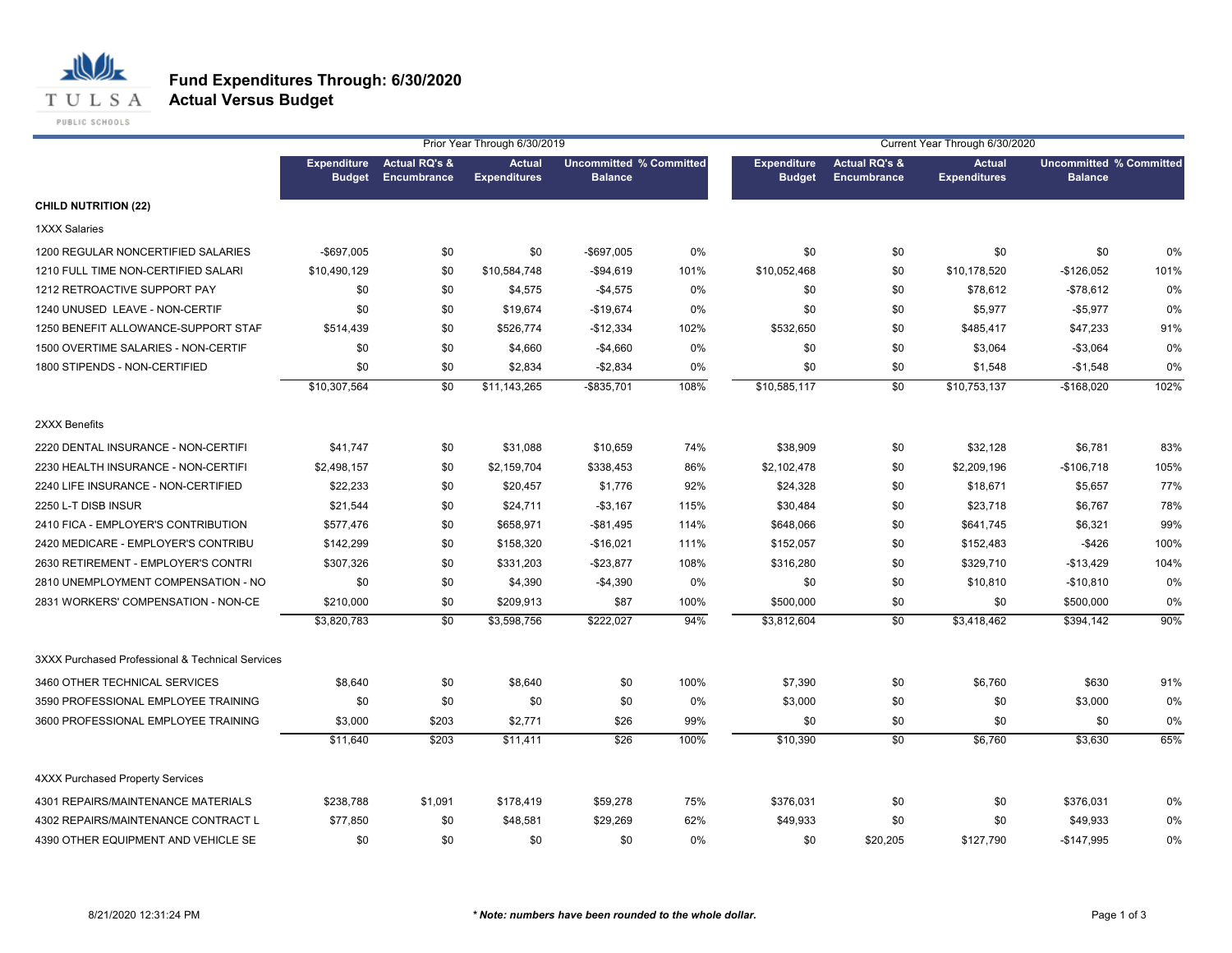

**Actual Versus Budget**

|                                      |                                     |                                         | Prior Year Through 6/30/2019         |                |                                |                                     |                                                | Current Year Through 6/30/2020       |                                                  |      |
|--------------------------------------|-------------------------------------|-----------------------------------------|--------------------------------------|----------------|--------------------------------|-------------------------------------|------------------------------------------------|--------------------------------------|--------------------------------------------------|------|
|                                      | <b>Expenditure</b><br><b>Budget</b> | <b>Actual RQ's &amp;</b><br>Encumbrance | <b>Actual</b><br><b>Expenditures</b> | <b>Balance</b> | <b>Uncommitted % Committed</b> | <b>Expenditure</b><br><b>Budget</b> | <b>Actual RQ's &amp;</b><br><b>Encumbrance</b> | <b>Actual</b><br><b>Expenditures</b> | <b>Uncommitted % Committed</b><br><b>Balance</b> |      |
| <b>CHILD NUTRITION (22)</b>          |                                     |                                         |                                      |                |                                |                                     |                                                |                                      |                                                  |      |
|                                      | \$316,638                           | \$1,091                                 | \$227,000                            | \$88,547       | 72%                            | \$425,965                           | \$20,205                                       | \$127,790                            | \$277,970                                        | 80%  |
| <b>5XXX Other Purchased Services</b> |                                     |                                         |                                      |                |                                |                                     |                                                |                                      |                                                  |      |
| 5310 POSTAGE SERVICES                | \$4,300                             | \$0                                     | \$3,695                              | \$605          | 86%                            | \$1,000                             | \$0                                            | \$0                                  | \$1,000                                          | 0%   |
| 5340 MOBILE COMM DEVICES             | \$14,899                            | \$0                                     | \$13,446                             | \$1,452        | 90%                            | \$14,899                            | \$0                                            | \$13,894                             | \$1,004                                          | 93%  |
| 5400 ADVERTISING                     | \$2,738                             | \$0                                     | \$0                                  | \$2,738        | 0%                             | \$2,000                             | \$0                                            | \$0                                  | \$2,000                                          | 0%   |
| 5591 PRINTING IN HOUSE               | \$22,631                            | \$0                                     | \$22,621                             | \$10           | 100%                           | \$21,909                            | \$0                                            | \$3,968                              | \$17,941                                         | 18%  |
| 5592 PRINTING CLICK CHARGES          | \$13,950                            | \$0                                     | \$12,874                             | \$1,076        | 92%                            | \$13,305                            | \$0                                            | \$4,361                              | \$8,944                                          | 33%  |
| 5700 FOOD SERRVICE MANAGEMENT        | \$561,832                           | \$48,224                                | \$476,346                            | \$37,263       | 93%                            | \$8,196,251                         | \$1,926,397                                    | \$7,960,544                          | $-$1,690,690$                                    | 114% |
| 5810 TRAVEL IN-DISTRICT / MILEAGE    | \$26,401                            | \$0                                     | \$39,282                             | $-$12,881$     | 149%                           | \$26,401                            | \$0                                            | \$35,512                             | $-$9,111$                                        | 135% |
| 5820 TRAVEL OUT OF DISTRICT          | \$221                               | \$0                                     | \$199                                | \$22           | 90%                            | \$221                               | \$0                                            | \$0                                  | \$221                                            | 0%   |
| 5990 OTHER PURCHASED SERVICES        | \$11,738                            | \$221                                   | \$10,842                             | \$675          | 94%                            | \$11,605                            | \$0                                            | \$10,492                             | \$1,114                                          | 90%  |
|                                      | \$658,710                           | \$48,445                                | \$579,305                            | \$30,960       | 95%                            | \$8,287,591                         | \$1,926,397                                    | \$8,028,772                          | $-$1,667,578$                                    | 113% |
| <b>6XXX Supplies and Materials</b>   |                                     |                                         |                                      |                |                                |                                     |                                                |                                      |                                                  |      |
| 6111 PAPER AND COPY SUPPLIES-WAREHO  | \$6,850                             | \$0                                     | \$6,571                              | \$279          | 96%                            | \$4,068                             | \$0                                            | \$4,068                              | \$0                                              | 100% |
| 6112 PAPER AND COPY SUPPLIES-ONLINE  | \$4,000                             | \$0                                     | \$700                                | \$3,300        | 18%                            | \$4,000                             | \$0                                            | \$0                                  | \$4,000                                          | 0%   |
| 6170 PAPER PRODUCTS                  | \$78,072                            | \$0                                     | \$27,469                             | \$50,604       | 35%                            | \$0                                 | \$0                                            | \$0                                  | \$0                                              | 0%   |
| 6178 KITCHEN SUPPLIES TO SITES - WH  | \$0                                 | \$0                                     | \$770,828                            | $-$770,828$    | 0%                             | \$0                                 | \$0                                            | \$130,848                            | $-$130,848$                                      | 0%   |
| 6180 CLEAN-MAINT SUPPLIES CHEMICALS  | \$68,000                            | \$0                                     | \$67,033                             | \$967          | 99%                            | \$0                                 | \$0                                            | \$0                                  | \$0                                              | 0%   |
| 6191 GENERAL OFFICE SUPPLIES-WAREHO  | \$1,410                             | \$0                                     | \$984                                | \$426          | 70%                            | \$496                               | \$0                                            | \$496                                | \$0                                              | 100% |
| 6192 GENERAL OFFICE SUPPLIES-ONLINE  | \$9,028                             | \$0                                     | \$4,526                              | \$4,501        | 50%                            | \$9,028                             | \$0                                            | \$2,403                              | \$6,625                                          | 27%  |
| 6300 FOOD AND MILK                   | \$6,836,445                         | \$9,760                                 | \$6,346,503                          | \$480,182      | 93%                            | \$2,007,897                         | \$0                                            | \$1,045,852                          | \$962,045                                        | 81%  |
| 6301 FOOD AND MILK                   | \$50,000                            | \$0                                     | \$47,993                             | \$2,007        | 96%                            | \$53,702                            | \$0                                            | \$53,702                             | \$0                                              | 100% |
| 6302 INVENTORY CAFETERIA             | \$200,000                           | \$0                                     | \$0                                  | \$200,000      | 0%                             | \$200,000                           | \$0                                            | \$0                                  | \$200,000                                        | 0%   |
| 6304 RECEIPT TIME VARIANCE - CA      | \$0                                 | \$0                                     | $-$4,520$                            | \$4,520        | 0%                             | \$0                                 | \$0                                            | $-$48,402$                           | \$48,402                                         | 0%   |
| 6308 FOOD ISSUED TO SITES - WAREHOU  | \$0                                 | \$0                                     | \$5,512,321                          | $-$5,512,321$  | 0%                             | \$0                                 | \$0                                            | \$852,162                            | $-$ \$852,162                                    | 0%   |
| 6309 INVENTORY ISSUED                | \$0                                 | \$0                                     | $-$6,251,026$                        | \$6,251,026    | 0%                             | \$0                                 | \$0                                            | -\$942,428                           | \$942,428                                        | 0%   |
| 6310 FOOD-EXCEPT PRODUCE AND BREAD   | \$3,272,694                         | \$43,101                                | \$3,207,350                          | \$22,243       | 99%                            | \$399,335                           | \$0                                            | \$348,292                            | \$51,043                                         | 87%  |
| 6390 INVENTORY COMMODITIES           | \$500                               | \$0                                     | \$0                                  | \$500          | 0%                             | \$37,698                            | \$0                                            | \$0                                  | \$37,698                                         | 0%   |
| 6510 APPLIANCES/FURNITURE/FIXTURES   | \$26,559                            | \$0                                     | \$26,365                             | \$194          | 99%                            | \$11,626                            | \$483                                          | \$4,975                              | \$6,168                                          | 47%  |
| 6530 TECHNOLOGY-RELATED EQUIPMENT    | \$57,736                            | \$1,000                                 | \$55,750                             | \$986          | 98%                            | \$59,757                            | \$1,000                                        | \$56,743                             | \$2,014                                          | 97%  |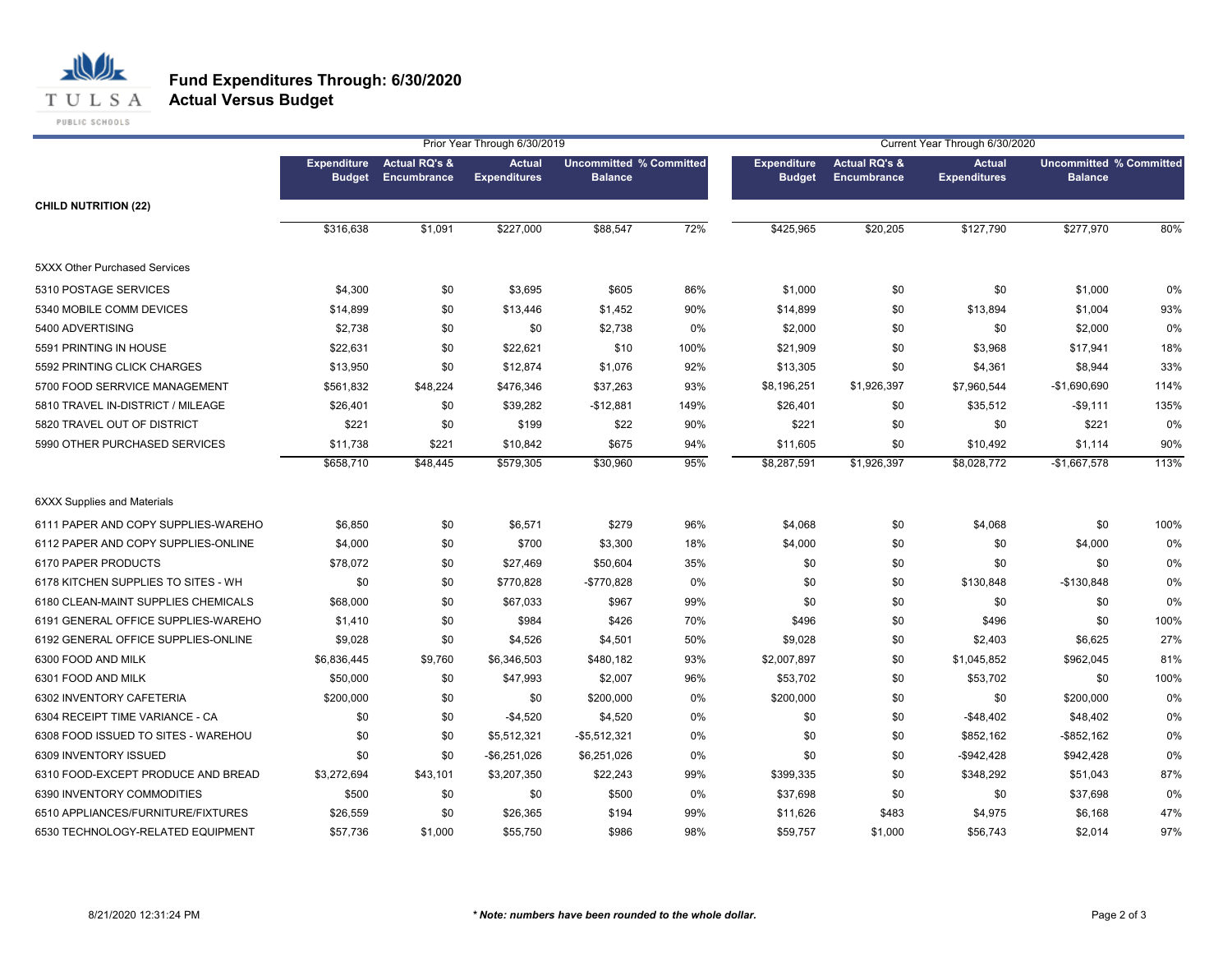

**Actual Versus Budget**

|                                      |                                     |                                         | Prior Year Through 6/30/2019         |                |                                | Current Year Through 6/30/2020 |                                         |                                      |                                                  |       |  |
|--------------------------------------|-------------------------------------|-----------------------------------------|--------------------------------------|----------------|--------------------------------|--------------------------------|-----------------------------------------|--------------------------------------|--------------------------------------------------|-------|--|
|                                      | <b>Expenditure</b><br><b>Budget</b> | <b>Actual RQ's &amp;</b><br>Encumbrance | <b>Actual</b><br><b>Expenditures</b> | <b>Balance</b> | <b>Uncommitted % Committed</b> | Expenditure<br><b>Budget</b>   | <b>Actual RQ's &amp;</b><br>Encumbrance | <b>Actual</b><br><b>Expenditures</b> | <b>Uncommitted % Committed</b><br><b>Balance</b> |       |  |
| <b>CHILD NUTRITION (22)</b>          |                                     |                                         |                                      |                |                                |                                |                                         |                                      |                                                  |       |  |
| 6560 MACHINERY                       | \$1,096                             | \$0                                     | \$1,096                              | \$0            | 100%                           | \$0                            | \$0                                     | \$0                                  | \$0                                              | 0%    |  |
| 6570 UNIFORMS                        | \$10,697                            | \$0                                     | \$6,356                              | \$4,341        | 59%                            | \$0                            | \$0                                     | \$0                                  | \$0                                              | 0%    |  |
|                                      | \$10,623,087                        | \$53,861                                | \$9,826,299                          | \$742,927      | 93%                            | \$2,787,607                    | \$1,483                                 | \$1,508,711                          | \$1,277,413                                      | 75%   |  |
| 7XXX Property/Equipment              |                                     |                                         |                                      |                |                                |                                |                                         |                                      |                                                  |       |  |
| 7310 APPLIANCES/FURNITURE/FIXTURES   | \$116,516                           | \$0                                     | \$104,882                            | \$11,634       | 90%                            | \$46,963                       | \$0                                     | \$38,139                             | \$8,823                                          | 81%   |  |
|                                      | \$116,516                           | $\overline{50}$                         | \$104,882                            | \$11,634       | 90%                            | \$46,963                       | \$0                                     | \$38,139                             | \$8,823                                          | 81%   |  |
| 8XXX Other Objects and Reserves      |                                     |                                         |                                      |                |                                |                                |                                         |                                      |                                                  |       |  |
| 8600 STAFF REGISTRATION AND TUITION  | \$1,173                             | \$0                                     | \$100                                | \$1,073        | 9%                             | \$1,173                        | \$0                                     | \$0                                  | \$1,173                                          | 0%    |  |
|                                      | \$1,173                             | $\overline{50}$                         | \$100                                | \$1,073        | 9%                             | \$1,173                        | \$0                                     | \$0                                  | \$1,173                                          | $0\%$ |  |
| 9XXX Other Uses of Funds             |                                     |                                         |                                      |                |                                |                                |                                         |                                      |                                                  |       |  |
| 9300 REIMBURSEMENT                   | \$465,500                           | \$0                                     | \$465,587                            | $-$ \$87       | 100%                           | \$1,700,000                    | \$0                                     | \$0                                  | \$1,700,000                                      | 0%    |  |
|                                      | \$465,500                           | $\overline{50}$                         | \$465,587                            | $-$ \$87       | 100%                           | \$1,700,000                    | \$0                                     | \$0                                  | \$1,700,000                                      | $0\%$ |  |
| <b>Total Fund Expend./Encumb/RQs</b> | \$26,321,611                        | \$103,599                               | \$25,956,606                         | \$261,406      | 99%                            | \$27,657,410                   | \$1,948,085                             | \$23,881,770                         | \$1,827,555                                      | 94%   |  |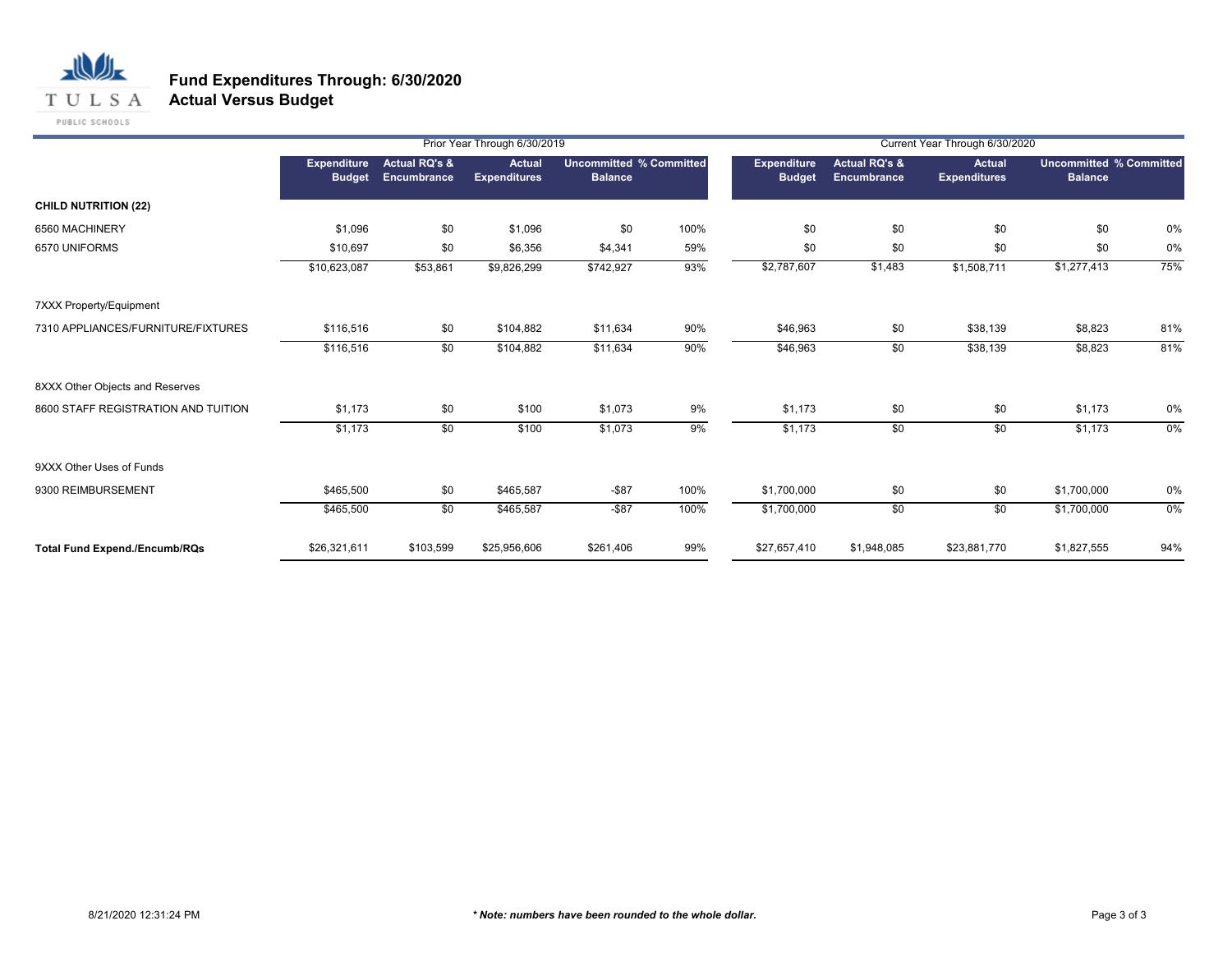

# **Bond Fund Expenditures By Project Through: 6/30/2020**

|                                     | Current Year Through 6/30/2020 |                          |             |                                                |             |  |  |
|-------------------------------------|--------------------------------|--------------------------|-------------|------------------------------------------------|-------------|--|--|
| <b>Project Project Description</b>  | <b>Expenditure Budget</b>      | <b>Actual RQ's &amp;</b> |             | <b>Actual Expenditures</b> Uncommitted Balance | % Committed |  |  |
| 30 - BOND BALANCING FUND            |                                | <b>Encumbrance</b>       |             |                                                |             |  |  |
| 0000 UNRESTRICTED FUNDS             | \$1,119,316                    | \$0                      | \$0         | \$1,119,316                                    | 0%          |  |  |
| SUM OF FUND 30                      | \$1,119,316                    | \$0                      | \$0         | \$1,119,316                                    | 0%          |  |  |
|                                     |                                |                          |             |                                                |             |  |  |
| 31 - BOND FUND - 2016B              |                                |                          |             |                                                |             |  |  |
| 1172 BOND TECHNOLOGY INFRASTRUCTURE | \$18,900                       | \$0                      | \$18,900    | \$0                                            | 100%        |  |  |
| 1173 BOND SYSTEMS UPGRADES, PHONE,  | \$134,866                      | \$0                      | \$134,866   | \$0                                            | 100%        |  |  |
| <b>1527 LIBRARY MATERIAL</b>        | \$0                            | \$0                      | \$0         | \$0                                            | #DIV/0!     |  |  |
| SUM OF FUND 31                      | \$153,766                      | \$0                      | \$153,766   | \$0                                            | 100%        |  |  |
|                                     |                                |                          |             |                                                |             |  |  |
| 32 - BOND FUND - 2018B              |                                |                          |             |                                                |             |  |  |
| 1110 BOND CLASSROOM TEXTBOOKS       | \$418,193                      | \$3,700                  | \$412,056   | \$2,437                                        | 99%         |  |  |
| 1119 BOND CLASSROOM MANAGEMENT FEES | \$84,541                       | \$0                      | \$84,541    | \$0                                            | 100%        |  |  |
| 1130 BOND CLASSROOM FURNITURE / FIX | \$16,807                       | \$0                      | \$16,807    | \$0                                            | 100%        |  |  |
| 1133 BOND FINE ARTS: UNIFORMS, EQUI | \$8,921                        | \$0                      | \$0         | \$8,921                                        | 0%          |  |  |
| 1135 BOND AUDITORIUM REMODEL        | \$164,948                      | \$0                      | \$164,948   | \$0                                            | 100%        |  |  |
| 1136 BOND PE / HEALTH EDUCATION EQU | \$51,643                       | \$5,530                  | \$45,281    | \$833                                          | 98%         |  |  |
| 1147 MANAGED PRINT SERVICE          | \$90,814                       | \$0                      | \$90,814    | \$0                                            | 100%        |  |  |
| 1169 CLASSROOM COMPUTERS            | \$292,984                      | \$3,640                  | \$289,344   | \$0                                            | 100%        |  |  |
| 1173 BOND SYSTEMS UPGRADES, PHONE,  | \$20,542                       | \$240                    | \$20,302    | \$0                                            | 100%        |  |  |
| 1200 FACILITIES - BOND              | \$148,071                      | \$0                      | \$148,214   | $-$143$                                        | 100%        |  |  |
| 1210 BOND-CONSTRUCTION BUILDING ADD | \$42,166                       | \$0                      | \$42,166    | \$0                                            | 100%        |  |  |
| 1212 BOND-PAVING                    | \$22,572                       | \$0                      | \$22,572    | \$0                                            | 100%        |  |  |
| 1215 BOND-ENERGY MANAGEMENT FEES    | \$312,613                      | \$43,299                 | \$269,314   | \$0                                            | 100%        |  |  |
| 1219 BOND MANAGEMENT FEES           | \$107,606                      | \$0                      | \$107,606   | \$0                                            | 100%        |  |  |
| 1230 BOND-BLDG RENOVATIONS          | \$1,956,006                    | \$0                      | \$1,956,006 | \$0                                            | 100%        |  |  |
| 1250 BOND-P.E. UPGRADES             | \$280                          | \$0                      | \$280       | \$0                                            | 100%        |  |  |
| 1270 BOND-HVAC                      | \$264,932                      | \$0                      | \$264,932   | \$0                                            | 100%        |  |  |
| 1410 BOND SCHOOL BUSES / ROUTE MAIN | \$5,640                        | \$0                      | \$5,640     | \$0                                            | 100%        |  |  |
| 1522 BOND LIBRARY CONSTRUCTION      | \$44,576                       | \$0                      | \$44,576    | \$0                                            | 100%        |  |  |
| <b>1527 LIBRARY MATERIAL</b>        | \$354.005                      | \$0                      | \$354.005   | \$0                                            | 100%        |  |  |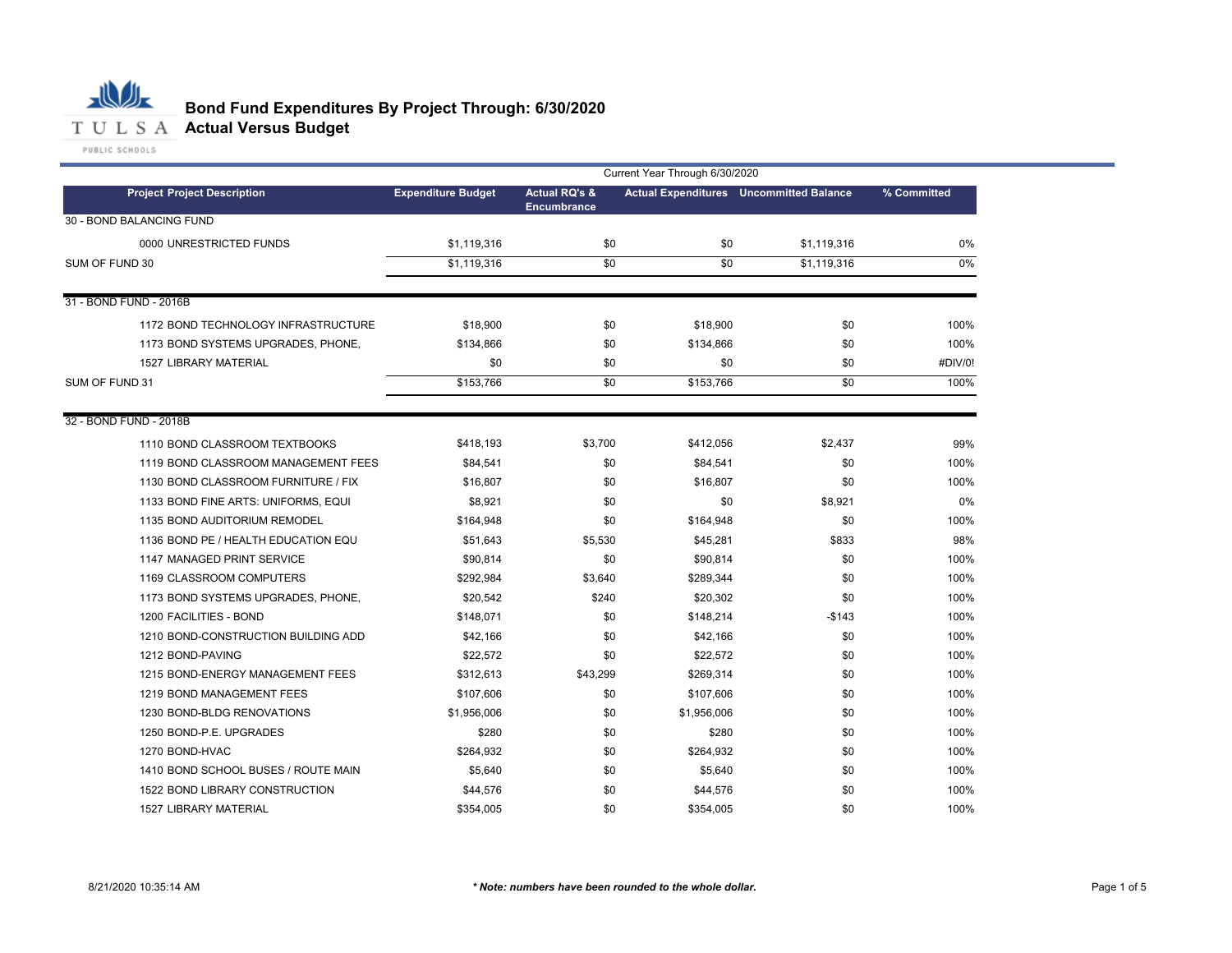

|                                     | Current Year Through 6/30/2020 |                                                |             |                                                |             |  |  |
|-------------------------------------|--------------------------------|------------------------------------------------|-------------|------------------------------------------------|-------------|--|--|
| <b>Project Project Description</b>  | <b>Expenditure Budget</b>      | <b>Actual RQ's &amp;</b><br><b>Encumbrance</b> |             | <b>Actual Expenditures</b> Uncommitted Balance | % Committed |  |  |
| SUM OF FUND 32                      | \$4,407.860                    | \$56,409                                       | \$4.339.404 | \$12.047                                       | 100%        |  |  |
|                                     |                                |                                                |             |                                                |             |  |  |
| 33 - BOND FUND - 2018C              |                                |                                                |             |                                                |             |  |  |
| 1110 BOND CLASSROOM TEXTBOOKS       | \$1,243                        | \$0                                            | \$1,243     | \$0                                            | 100%        |  |  |
| 1111 BOND READING AND STEM MATERIAL | \$106,640                      | \$0                                            | \$70,000    | \$36,640                                       | 80%         |  |  |
| 1139 BOND SCIENCE SAFETY EQUIPMENT  | \$49,772                       | \$2,932                                        | \$46,840    | \$0                                            | 100%        |  |  |
| 1145 BOND 21ST CENTURY CLASSROOM TE | \$1,890                        | \$200                                          | \$1,690     | \$0                                            | 100%        |  |  |
| 1146 DESKTOP & APP VIRTUALIZATION   | \$1,006,273                    | \$49,510                                       | \$771,603   | \$185,160                                      | 82%         |  |  |
| 1169 CLASSROOM COMPUTERS            | \$97,478                       | \$1,608                                        | \$92,270    | \$3,600                                        | 96%         |  |  |
| 1171 PROFESSIONAL DEVELOPMENT       | \$259,422                      | \$8,400                                        | \$220,377   | \$30,644                                       | 88%         |  |  |
| 1173 BOND SYSTEMS UPGRADES, PHONE,  | \$10,412                       | \$0                                            | \$10,412    | \$0                                            | 100%        |  |  |
| 1177 INSTRUCTIONAL LEARNING RESOURC | \$509.571                      | \$0                                            | \$506,863   | \$2,708                                        | 99%         |  |  |
| SUM OF FUND 33                      | \$2,042,700                    | \$62,650                                       | \$1,721,298 | \$258,752                                      | 88%         |  |  |
| 34 - BOND FUND - 2019A              |                                |                                                |             |                                                |             |  |  |
| 1110 BOND CLASSROOM TEXTBOOKS       | \$346,347                      | \$264                                          | \$346,084   | \$0                                            | 100%        |  |  |
| 1111 BOND READING AND STEM MATERIAL | \$1,102,075                    | \$127,654                                      | \$415,857   | \$558,565                                      | 49%         |  |  |
| 1119 BOND CLASSROOM MANAGEMENT FEES | \$153,531                      | \$0                                            | \$153,531   | \$0                                            | 100%        |  |  |
| 1130 BOND CLASSROOM FURNITURE / FIX | \$4,876                        | \$0                                            | \$1,026     | \$3,850                                        | 21%         |  |  |
| 1133 BOND FINE ARTS: UNIFORMS, EQUI | \$44,238                       | \$150                                          | \$43,887    | \$200                                          | 100%        |  |  |
| 1135 BOND AUDITORIUM REMODEL        | \$272,420                      | \$62,824                                       | \$205,118   | \$4,478                                        | 98%         |  |  |
| 1136 BOND PE / HEALTH EDUCATION EQU | \$161,268                      | \$2,567                                        | \$0         | \$158,701                                      | 2%          |  |  |
| 1139 BOND SCIENCE SAFETY EQUIPMENT  | \$100,000                      | \$81,451                                       | \$17,594    | \$955                                          | 99%         |  |  |
| 1145 BOND 21ST CENTURY CLASSROOM TE | \$344,319                      | \$181                                          | \$343,443   | \$694                                          | 100%        |  |  |
| 1147 MANAGED PRINT SERVICE          | \$379,114                      | \$72,571                                       | \$304,533   | \$2,010                                        | 99%         |  |  |
| 1169 CLASSROOM COMPUTERS            | \$678,620                      | \$14,986                                       | \$663,633   | \$0                                            | 100%        |  |  |
| 1173 BOND SYSTEMS UPGRADES, PHONE,  | \$96,757                       | \$7,000                                        | \$89,757    | \$0                                            | 100%        |  |  |
| 1180 BOND UPGRADE POOL LOCKER ROOMS | \$83,939                       | \$1,085                                        | \$82,233    | \$621                                          | 99%         |  |  |
| 1200 FACILITIES - BOND              | \$33,165                       | \$8,521                                        | \$23,300    | \$1,345                                        | 96%         |  |  |
| 1210 BOND-CONSTRUCTION BUILDING ADD | \$47,055                       | \$10,450                                       | \$35,305    | \$1,301                                        | 97%         |  |  |
| 1212 BOND-PAVING                    | \$35.545                       | \$0                                            | \$35.545    | \$0                                            | 100%        |  |  |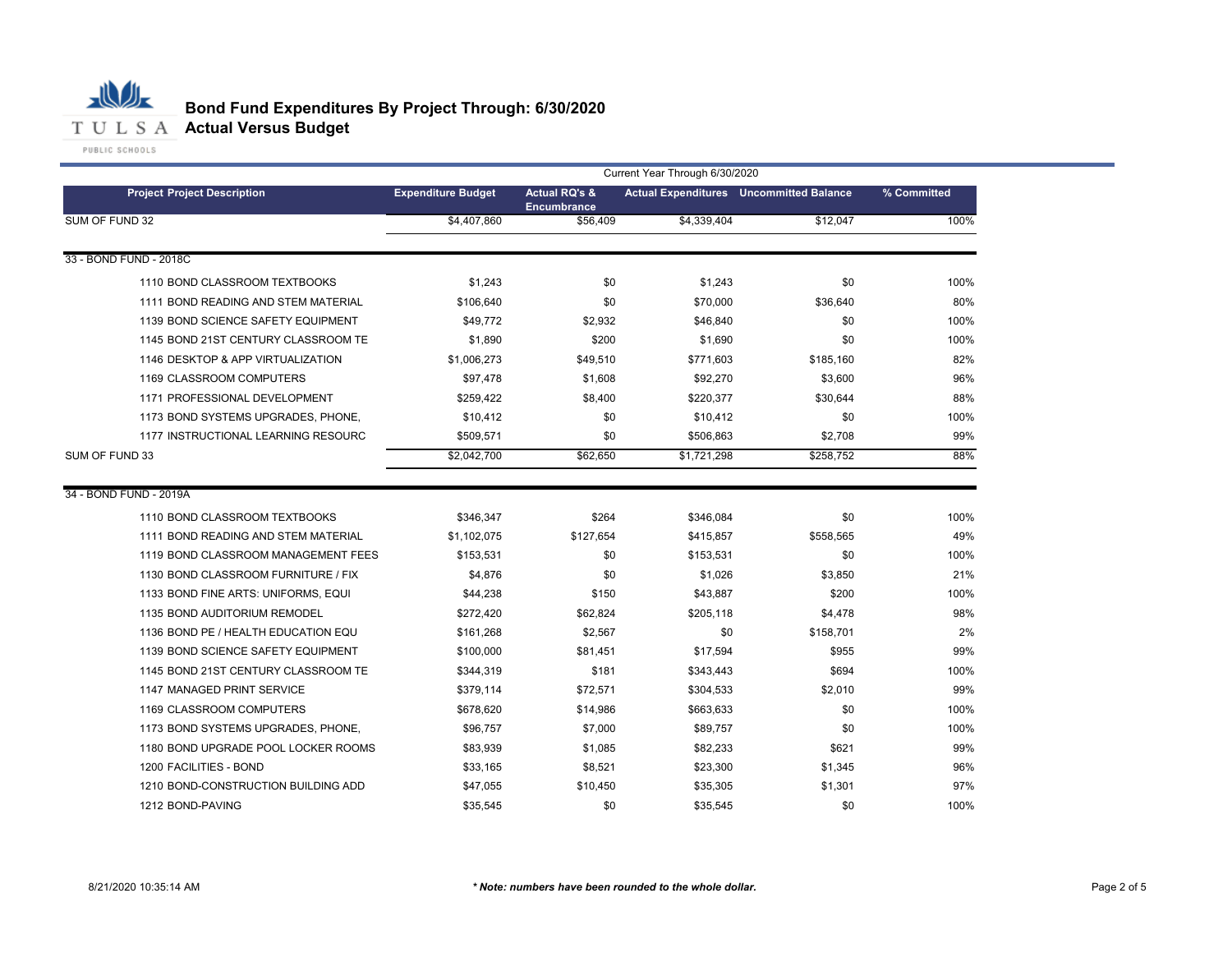

|                                     | Current Year Through 6/30/2020 |                                                |             |                                                |             |  |
|-------------------------------------|--------------------------------|------------------------------------------------|-------------|------------------------------------------------|-------------|--|
| <b>Project Project Description</b>  | <b>Expenditure Budget</b>      | <b>Actual RQ's &amp;</b><br><b>Encumbrance</b> |             | <b>Actual Expenditures</b> Uncommitted Balance | % Committed |  |
| 1215 BOND-ENERGY MANAGEMENT FEES    | \$314,518                      | \$0                                            | \$314,518   | \$0                                            | 100%        |  |
| 1219 BOND MANAGEMENT FEES           | \$468,038                      | \$7,780                                        | \$460,258   | \$0                                            | 100%        |  |
| 1230 BOND-BLDG RENOVATIONS          | \$1,020,330                    | \$0                                            | \$1,020,330 | \$0                                            | 100%        |  |
| 1250 BOND-P.E. UPGRADES             | \$50,400                       | \$0                                            | \$50,400    | \$0                                            | 100%        |  |
| 1260 BOND-ROOFING                   | \$98,802                       | \$0                                            | \$98,802    | \$0                                            | 100%        |  |
| 1270 BOND-HVAC                      | \$491,006                      | \$0                                            | \$491,006   | \$0                                            | 100%        |  |
| SUM OF FUND 34                      | \$6,326,362                    | \$397,484                                      | \$5,196,160 | \$732,719                                      | 88%         |  |
| 35 - BOND FUND - 2019B              |                                |                                                |             |                                                |             |  |
| 1110 BOND CLASSROOM TEXTBOOKS       | \$499,701                      | \$377,175                                      | \$103,651   | \$18,876                                       | 96%         |  |
| 1111 BOND READING AND STEM MATERIAL | \$199,979                      | \$0                                            | \$0         | \$199,979                                      | 0%          |  |
| 1119 BOND CLASSROOM MANAGEMENT FEES | \$242,906                      | \$0                                            | \$242,906   | \$0                                            | 100%        |  |
| 1130 BOND CLASSROOM FURNITURE / FIX | \$5,000                        | \$0                                            | \$0         | \$5,000                                        | 0%          |  |
| 1133 BOND FINE ARTS: UNIFORMS, EQUI | \$627,508                      | \$120                                          | \$7,808     | \$619,580                                      | 1%          |  |
| 1135 BOND AUDITORIUM REMODEL        | \$684,756                      | \$45,753                                       | \$637,003   | \$2,000                                        | 100%        |  |
| 1139 BOND SCIENCE SAFETY EQUIPMENT  | \$170,000                      | \$150,558                                      | \$17,704    | \$1,738                                        | 99%         |  |
| 1145 BOND 21ST CENTURY CLASSROOM TE | \$2,229,024                    | \$52,563                                       | \$2,118,676 | \$57,786                                       | 97%         |  |
| 1169 CLASSROOM COMPUTERS            | \$1,237,462                    | \$109,909                                      | \$924,430   | \$203,123                                      | 84%         |  |
| 1180 BOND UPGRADE POOL LOCKER ROOMS | \$563,664                      | \$84,877                                       | \$429,151   | \$49,636                                       | 91%         |  |
| 1200 FACILITIES - BOND              | \$869,192                      | \$90,543                                       | \$777,338   | \$1,312                                        | 100%        |  |
| 1210 BOND-CONSTRUCTION BUILDING ADD | \$8,509                        | \$0                                            | \$8,509     | \$0                                            | 100%        |  |
| 1212 BOND-PAVING                    | \$88,369                       | \$4,617                                        | \$83,752    | \$0                                            | 100%        |  |
| 1215 BOND-ENERGY MANAGEMENT FEES    | \$565,000                      | \$144,009                                      | \$271,942   | \$149,049                                      | 74%         |  |
| 1219 BOND MANAGEMENT FEES           | \$584,375                      | \$17,291                                       | \$567,084   | \$0                                            | 100%        |  |
| 1225 BOND-PLAYGROUND CONST/EQUIPMNT | \$46,171                       | \$0                                            | \$46,171    | \$0                                            | 100%        |  |
| 1230 BOND-BLDG RENOVATIONS          | \$3,217,580                    | \$87,516                                       | \$3,130,064 | \$0                                            | 100%        |  |
| 1250 BOND-P.E. UPGRADES             | \$4,538,257                    | \$2,987,225                                    | \$1,551,032 | \$0                                            | 100%        |  |
| 1260 BOND-ROOFING                   | \$96,774                       | \$0                                            | \$96,774    | \$0                                            | 100%        |  |
| 1270 BOND-HVAC                      | \$1,345,772                    | \$72,750                                       | \$1,273,022 | \$0                                            | 100%        |  |
| 1410 BOND SCHOOL BUSES / ROUTE MAIN | \$275,000                      | \$6,830                                        | \$262,113   | \$6,056                                        | 98%         |  |
| 1419 BOND TRANSPORTATION MANAGEMENT | \$30,000                       | \$0                                            | \$30,000    | \$0                                            | 100%        |  |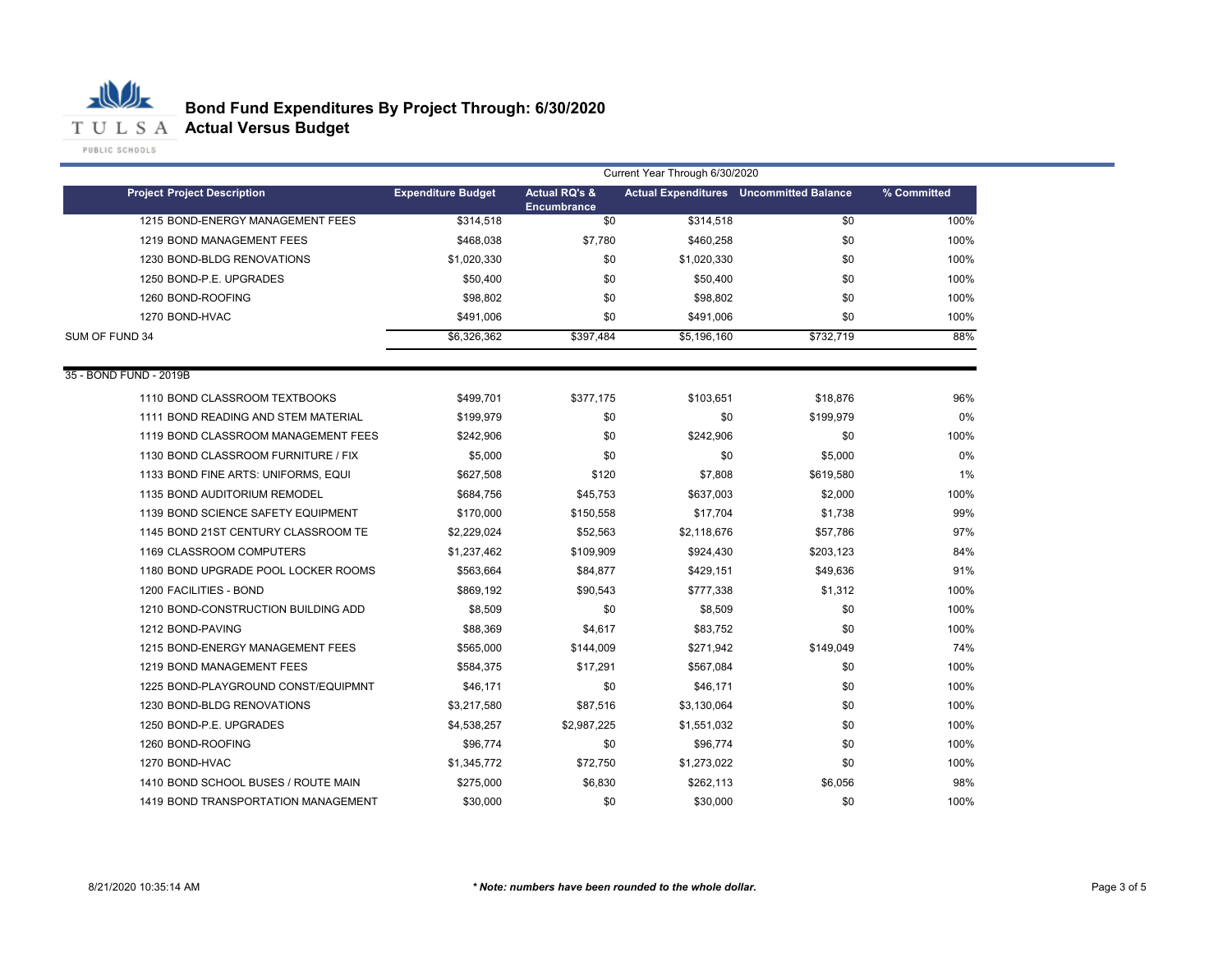

| PUBLIC SCHOOLS |  |  |  |  |
|----------------|--|--|--|--|
|                |  |  |  |  |
|                |  |  |  |  |

|                                     | Current Year Through 6/30/2020 |                                                |              |                                                |             |  |  |
|-------------------------------------|--------------------------------|------------------------------------------------|--------------|------------------------------------------------|-------------|--|--|
| <b>Project Project Description</b>  | <b>Expenditure Budget</b>      | <b>Actual RQ's &amp;</b><br><b>Encumbrance</b> |              | <b>Actual Expenditures</b> Uncommitted Balance | % Committed |  |  |
| 1519 BOND LIBRARY MANAGEMENT FEES   | \$50,000                       | \$0                                            | \$50,000     | \$0                                            | 100%        |  |  |
| 1522 BOND LIBRARY CONSTRUCTION      | \$1,484,176                    | \$2,015                                        | \$1,480,818  | \$1,342                                        | 100%        |  |  |
| <b>1527 LIBRARY MATERIAL</b>        | \$1,770,824                    | \$174,291                                      | \$864,895    | \$731,639                                      | 59%         |  |  |
| SUM OF FUND 35                      | \$21,430,000                   | \$4,408,041                                    | \$14,974,842 | \$2,047,116                                    | 90%         |  |  |
| 36 - BOND FUND - 2019C              |                                |                                                |              |                                                |             |  |  |
| 1111 BOND READING AND STEM MATERIAL | \$97,217                       | \$0                                            | \$97,217     | \$0                                            | 100%        |  |  |
| 1119 BOND CLASSROOM MANAGEMENT FEES | \$50,094                       | \$0                                            | \$50,094     | \$0                                            | 100%        |  |  |
| 1146 DESKTOP & APP VIRTUALIZATION   | \$429,823                      | \$0                                            | \$0          | \$429,823                                      | 0%          |  |  |
| 1169 CLASSROOM COMPUTERS            | \$2,359,807                    | \$574,621                                      | \$1,641,162  | \$144,024                                      | 94%         |  |  |
| 1171 PROFESSIONAL DEVELOPMENT       | \$250,000                      | \$0                                            | \$0          | \$250,000                                      | 0%          |  |  |
| 1172 BOND TECHNOLOGY INFRASTRUCTURE | \$2,110,926                    | \$109,000                                      | \$0          | \$2,001,926                                    | 5%          |  |  |
| 1173 BOND SYSTEMS UPGRADES, PHONE,  | \$3,255,134                    | \$768,214                                      | \$2,202,679  | \$284,241                                      | 91%         |  |  |
| 1177 INSTRUCTIONAL LEARNING RESOURC | \$947,000                      | \$0                                            | \$28,602     | \$918,398                                      | 3%          |  |  |
| SUM OF FUND 36                      | \$9,500,000                    | \$1,451,835                                    | \$4,019,753  | \$4,028,412                                    | 58%         |  |  |
| 37 - BOND FUND - 2020A              |                                |                                                |              |                                                |             |  |  |
| 1110 BOND CLASSROOM TEXTBOOKS       | \$1,324,907                    | \$1,144,794                                    | \$13,059     | \$167,054                                      | 87%         |  |  |
| 1111 BOND READING AND STEM MATERIAL | \$1,022,946                    | \$411,200                                      | \$0          | \$611,746                                      | 40%         |  |  |
| 1119 BOND CLASSROOM MANAGEMENT FEES | \$290,000                      | \$33,903                                       | \$38,478     | \$217,619                                      | 25%         |  |  |
| 1130 BOND CLASSROOM FURNITURE / FIX | \$1,374,999                    | \$755,499                                      | \$190,825    | \$428,676                                      | 69%         |  |  |
| 1135 BOND AUDITORIUM REMODEL        | \$197,804                      | \$157,373                                      | \$40,325     | \$106                                          | 100%        |  |  |
| 1139 BOND SCIENCE SAFETY EQUIPMENT  | \$100,000                      | \$79,798                                       | \$20,202     | \$0                                            | 100%        |  |  |
| 1145 BOND 21ST CENTURY CLASSROOM TE | \$377,928                      | \$273,537                                      | \$0          | \$104,391                                      | 72%         |  |  |
| 1147 MANAGED PRINT SERVICE          | \$464,875                      | \$41,818                                       | \$49,999     | \$373,058                                      | 20%         |  |  |
| 1169 CLASSROOM COMPUTERS            | \$2,003,349                    | \$0                                            | \$0          | \$2,003,349                                    | 0%          |  |  |
| 1180 BOND UPGRADE POOL LOCKER ROOMS | \$2,178,192                    | \$1,533,849                                    | \$644,343    | \$0                                            | 100%        |  |  |
| 1200 FACILITIES - BOND              | \$1,595,390                    | \$841,196                                      | \$750,912    | \$3,282                                        | 100%        |  |  |
| 1210 BOND-CONSTRUCTION BUILDING ADD | \$68,000                       | \$12,000                                       | \$56,000     | \$0                                            | 100%        |  |  |
| 1212 BOND-PAVING                    | \$50,985                       | \$50,985                                       | \$0          | \$0                                            | 100%        |  |  |
| 1215 BOND-ENERGY MANAGEMENT FEES    | \$565,000                      | \$329,469                                      | \$0          | \$235,531                                      | 58%         |  |  |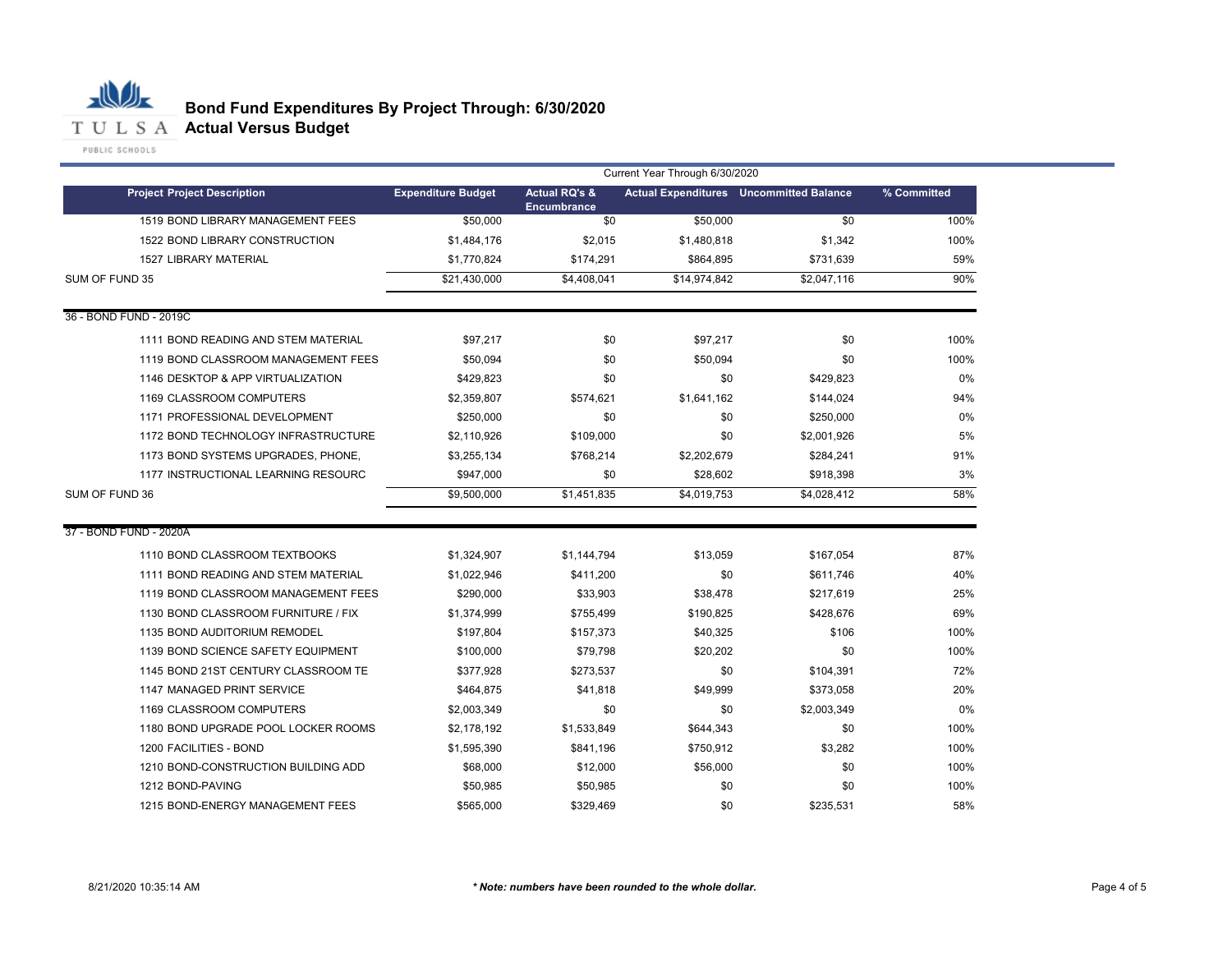

|                                     | Current Year Through 6/30/2020 |                                                |              |                                                |             |  |  |
|-------------------------------------|--------------------------------|------------------------------------------------|--------------|------------------------------------------------|-------------|--|--|
| <b>Project Project Description</b>  | <b>Expenditure Budget</b>      | <b>Actual RQ's &amp;</b><br><b>Encumbrance</b> |              | <b>Actual Expenditures</b> Uncommitted Balance | % Committed |  |  |
| 1219 BOND MANAGEMENT FEES           | \$514,698                      | \$65,910                                       | \$205,641    | \$243,147                                      | 53%         |  |  |
| 1223 TRANSPORTATION SUPPORT         | \$2,897,719                    | \$0                                            | \$2,897,719  | \$0                                            | 100%        |  |  |
| 1225 BOND-PLAYGROUND CONST/EQUIPMNT | \$378,528                      | \$378,528                                      | \$0          | \$0                                            | 100%        |  |  |
| 1230 BOND-BLDG RENOVATIONS          | \$3,334,603                    | \$2,456,233                                    | \$878,371    | \$0                                            | 100%        |  |  |
| 1231 BOND-ACCESSIBILITY             | \$280,130                      | \$252,803                                      | \$27,327     | \$0                                            | 100%        |  |  |
| 1250 BOND-P.E. UPGRADES             | \$3,279,947                    | \$2,794,464                                    | \$485,483    | \$0                                            | 100%        |  |  |
| 1519 BOND LIBRARY MANAGEMENT FEES   | \$2,803                        | \$0                                            | \$2,803      | \$0                                            | 100%        |  |  |
| 1522 BOND LIBRARY CONSTRUCTION      | \$697,197                      | \$574,319                                      | \$9,256      | \$113,622                                      | 84%         |  |  |
| SUM OF FUND 37                      | \$23,000,000                   | \$12,187,676                                   | \$6,310,744  | \$4.501.580                                    | 80%         |  |  |
| 38 - BOND FUND - 2017B              |                                |                                                |              |                                                |             |  |  |
| 1172 BOND TECHNOLOGY INFRASTRUCTURE | \$1.147                        | \$0                                            | \$1,147      | \$0                                            | 100%        |  |  |
| 1173 BOND SYSTEMS UPGRADES, PHONE,  | \$4,047                        | \$0                                            | \$4,047      | \$0                                            | 100%        |  |  |
| 1177 INSTRUCTIONAL LEARNING RESOURC | \$10,298                       | \$0                                            | \$10,298     | \$0                                            | 100%        |  |  |
| 1200 FACILITIES - BOND              | \$3,283                        | \$0                                            | \$3,283      | \$0                                            | 100%        |  |  |
| 1215 BOND-ENERGY MANAGEMENT FEES    | \$12,763                       | \$0                                            | \$12,763     | \$0                                            | 100%        |  |  |
| 1219 BOND MANAGEMENT FEES           | \$1,761                        | \$0                                            | \$1,761      | \$0                                            | 100%        |  |  |
| <b>1527 LIBRARY MATERIAL</b>        | \$88                           | \$0                                            | \$88         | \$0                                            | 100%        |  |  |
| SUM OF FUND 38                      | \$33,387                       | $\overline{50}$                                | \$33,387     | $\overline{50}$                                | 100%        |  |  |
| 39 - BOND FUND - 2018A              |                                |                                                |              |                                                |             |  |  |
| 1110 BOND CLASSROOM TEXTBOOKS       | \$9,180                        | \$0                                            | \$9,180      | \$0                                            | 100%        |  |  |
| 1119 BOND CLASSROOM MANAGEMENT FEES | \$13,680                       | \$0                                            | \$13,680     | \$0                                            | 100%        |  |  |
| 1169 CLASSROOM COMPUTERS            | \$3,261                        | \$0                                            | \$3,261      | \$0                                            | 100%        |  |  |
| 1177 INSTRUCTIONAL LEARNING RESOURC | \$68,435                       | \$0                                            | \$68,435     | \$0                                            | 100%        |  |  |
| 1200 FACILITIES - BOND              | \$4,462                        | \$0                                            | \$4,462      | \$0                                            | 100%        |  |  |
| 1215 BOND-ENERGY MANAGEMENT FEES    | \$379                          | \$0                                            | \$379        | \$0                                            | 100%        |  |  |
| 1219 BOND MANAGEMENT FEES           | \$1                            | \$0                                            | \$1          | \$0                                            | 100%        |  |  |
| SUM OF FUND 39                      | \$99,397                       | \$0                                            | \$99,397     | $\sqrt{50}$                                    | 100%        |  |  |
| <b>Grand Total of all Funds:</b>    | \$68,112,789                   | \$18,564,095                                   | \$36,848,751 | \$12,699,943                                   | 81%         |  |  |